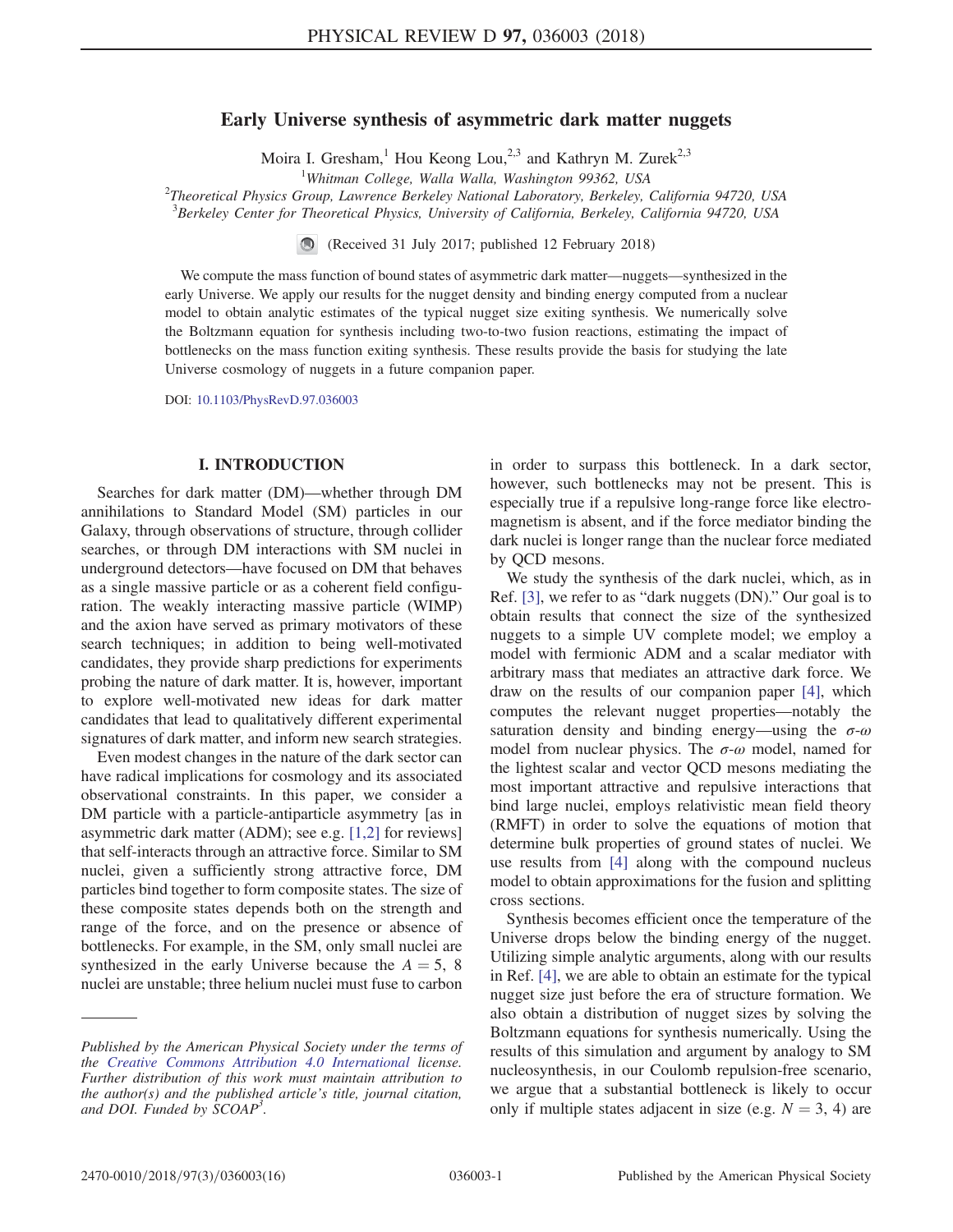unstable. Superficial bottlenecks, corresponding to isolated states being hard to form (either due to a very low formation cross section or absence of a stable state), do not significantly affect the distribution of nugget size (or mass function) at the end of synthesis.

Our main results are shown in Figs. [2](#page-9-0) and [5,](#page-13-0) for the cases of a presence or absence of a bottleneck to synthesis at low N. In parameter ranges where two-particle bound states are easily formed in the early Universe (see [\[3\]\)](#page-14-1), assuming that other substantial bottlenecks at low  $N$  do not occur, large nuggets can be synthesized in the early Universe in the presence of sufficiently attractive and long-range forces. For example, as shown in Fig. [2](#page-9-0), assuming DM mass  $m_X \sim \text{GeV}$ , DM-mediator fine structure coupling constant  $\alpha_{\phi} \sim 0.3$ , and mediator mass  $m_{\phi} \sim \text{MeV}$ , the typical nugget size exiting early Universe synthesis is of order  $N \sim 10^{12}$  or  $M_N \sim 10^{11}$  GeV, with the sizes scaling as  $N \sim (BE_2^{3/2}/\bar{m}_X^{7/2})^{6/5}$  and  $M_N \sim \bar{m}_X N$ , where the two-<br>particle bound state binding energy that sets the synthesis particle bound state binding energy that sets the synthesis temperature is  $BE_2 \sim \alpha_{\phi}^2 m_X/4$  and the nugget saturation mass scale is  $\bar{m}_X \sim \alpha_{\phi}^{-1/4} \sqrt{m_X m_{\phi}}$ . Since large nugget binding energies are typically quite large when the DM/ mediator mass hierarchy is large, the nugget masses can be significantly smaller than  $m_XN$ .

If synthesis proceeds at all, we find that nuggets are generically synthesized past their saturation size, where the force range,  $m_{\phi}^{-1}$ , sets the nugget size and binding energy along with the coupling and DM mass. Nuggets bound by a scalar mediator much lighter than the dark matter constituent saturate at a larger  $N$ , but by virtue of the effectively stronger coupling in this limit, synthesis to large nuggets occurs more readily. Simulating synthesis with fusion through both mediator and small nugget emission, we show that the spectrum of nugget sizes exiting synthesis can be fairly broad. The mass function exiting synthesis is shown in Fig. [4.](#page-12-0) This may have implications for the late Universe cosmology and detection prospects, which we study in a future companion paper [\[5\].](#page-14-3) Substantial bottlenecks at low N, on the other hand, can lead to a bimodal distribution of dark matter exiting early Universe synthesis, with the majority of DM residing in the form of small-N nuggets and a subdominant population of even larger nuggets—for example, as shown in Fig. [5,](#page-13-0) with typical size  $N \sim 10^{20}$  or  $M_N \sim 10^{19}$  GeV for the benchmark quoted above.

Dark matter nugget properties and synthesis ("darkleosynthesis") have been explored elsewhere, though with more limited assumptions for obtaining quantitative results. Early Universe synthesis of two-particle bound states was addressed in [\[3\];](#page-14-1) we will utilize these results in the initial step of our analysis. Reference [\[6\]](#page-14-4) considered larger N bound states, but did not address the saturation limit. We will find, however, that nugget synthesis typically terminates with saturated nuggets, even when the attractive force is very light relative to the DM. Reference [\[7\]](#page-15-0) considered the synthesis of nucleuslike nuggets, assuming dark nuclei properties (notably the saturation density and binding energies) that directly mirror SM nuclei. We utilize similar analysis techniques and confirm several major results of that work—that the typical size of synthesized nuggets scales as a dimensionless interaction time to the  $6/5$ th or 3rd power in a no-bottleneck or bottlenecked scenario, respectively, and that, in the no-bottleneck scenario, nugget sizes are peaked within a couple of generations in size about the typical size. Our work differs from that of [\[7\]](#page-15-0) in two primary ways. First and most importantly, we provide a detailed accounting of underlying assumptions entering the setup of Boltzmann's equations within a concrete model through employing the results of [\[4\]](#page-14-2) for nugget properties, which also allows us to link the dimensionful scales entering the interaction time to Lagrangian parameters; this reveals that larger synthesized nugget sizes (by several orders of magnitude) than advertised in [\[7\]](#page-15-0) are possible. At the same time, it is notable that our analysis justifies many of the arguments made in [\[7\]](#page-15-0). Second, instead of employing a simple fusion model with geometric cross sections involving a single mediator emission, we consider the compound nucleus model and show that multiple mediator emissions are dominant, but also consider the effects of possible light dark nugget emission, analogous to nuclear fusion through nucleon or  $\alpha$  particle emission. Reference [\[8\]](#page-15-1) studied the synthesis of dark nuclei modeled on SM nuclei, with a dark confining force binding the composite dark baryons into nuclei and an additional weak dark electromagnetism enabling "di-darkleon" fusion. Lastly, Ref. [\[9\]](#page-15-2) studied the synthesis of dark spin-0 deuterium forming in a two-flavor, two-color, dark QCD.

The outline of this paper is as follows. In the next section we review the features relevant for synthesis of our nuclear model for ADM nuggets. Then in Sec. [III](#page-3-0) we outline the conditions for synthesis to begin in the context of our simple UV complete model. In Sec. [IV,](#page-6-0) we set up the Boltzmann equations with the appropriate fusion and dissociation rates before solving them. We utilize these results to obtain analytic estimates for the typical nugget size. We conclude with an eye toward future work exploring the impact of dark nuggets on stellar and structure formation.

## II. A NUCLEAR MODEL FOR ASYMMETRIC DARK NUGGETS

We will consider a model with a single Dirac fermion with attractive self-interactions mediated by a lighter, real scalar, governed by

$$
\mathcal{L} = \bar{X}[i\partial - (m_X - g_\phi \phi)]X + \frac{1}{2}(\partial \phi)^2 - \frac{1}{2}m_\phi^2 \phi^2 - V(\phi).
$$
\n(1)

As discussed in detail in [\[4\]](#page-14-2), large collections of dark matter can form stable bound states when  $\alpha_{\phi} \frac{m_{\chi}^2}{m_{\phi}^2} \gtrsim 2.6$ , where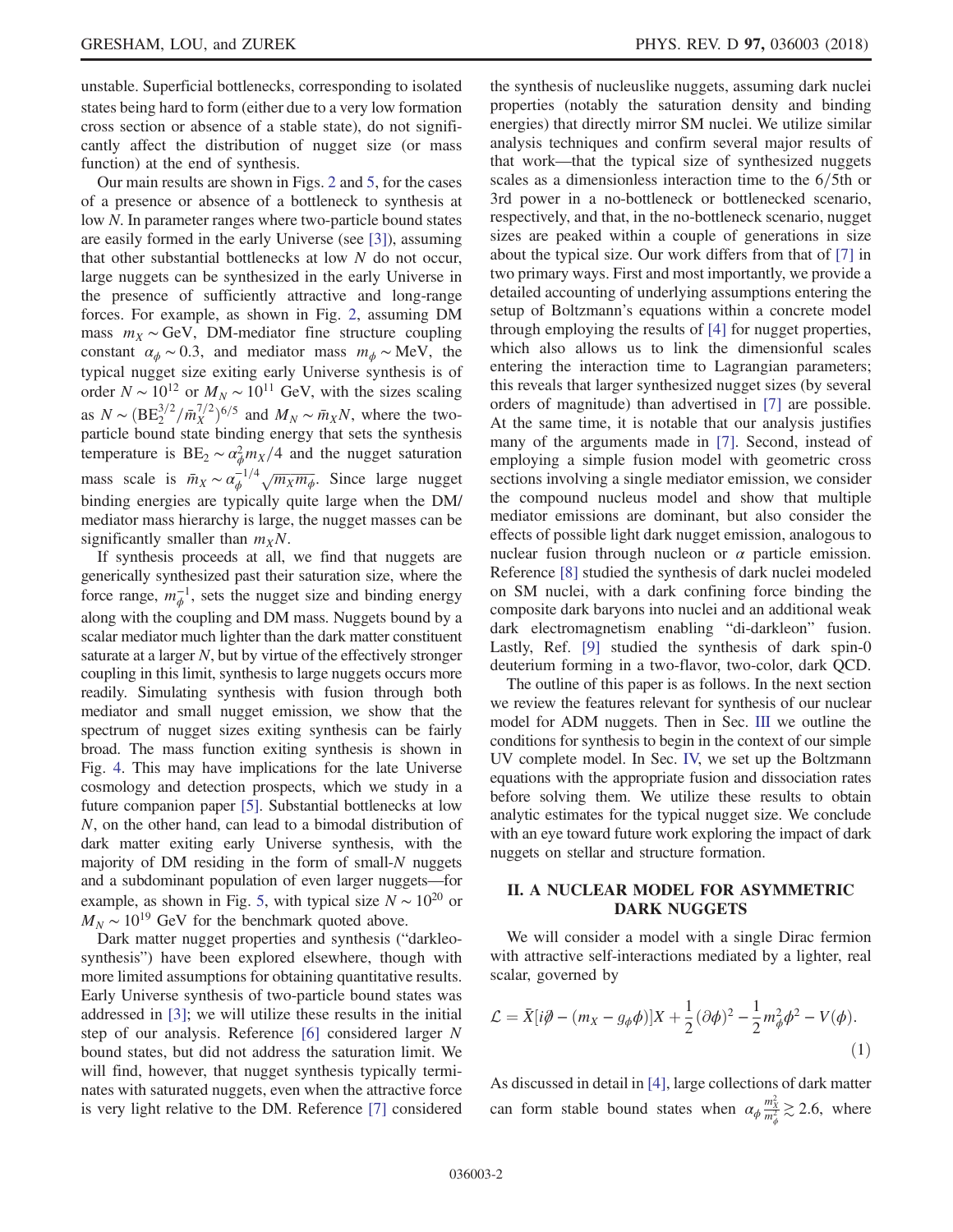$\alpha_{\phi} = g_{\phi}^2/4\pi$ . Two-body bound states form when  $\frac{\alpha_{\phi}}{2} \frac{m_X}{m_{\phi}} \gtrsim$ 0.84 (assuming perturbative coupling; see [\[3\]](#page-14-1) and references therein). Here we are interested in the synthesis of such bound states in the early Universe. As we will see, for synthesis to begin with two-particle bound states, it is important that the force mediator be light enough to be produced on shell in the fusion process, such that  $BE_2 \gtrsim$  $m_{\phi}$ . Since, for perturbative coupling, BE<sub>2</sub> ~  $\alpha_{\phi}^2 m_X$ , one generally needs  $m_X > m_\phi$ .

It is also natural to consider a strongly coupled dual of this model, where X is the analog of a nucleon and  $\phi$  is the analog of the lightest scalar meson,  $\sigma$  (or  $f_0$ ). In a composite model, one expects other meson degrees of freedom such as vectors (like the  $\omega$ ) and pseudoscalars (like pions) to mediate repulsive and/or spin-dependent interactions of comparable importance. If there is an additional approximate symmetry in the dark sector, the analog of isospin-dependent interactions may also be important. One also naively expects a mass hierarchy between the dark matter constituents (baryons) and force mediators (mesons) to be moderate, and for the masses of the mesons to be of very similar size. As discussed in [\[4\],](#page-14-2) if this is the case, it is unlikely that there is a viable region of parameter space in which any of the mesons is lighter than the two-body binding energy, which will stifle early Universe synthesis.

In the SM, deuterium forms through  $p + n \rightarrow D + \gamma$ . The deuterium binding energy ∼2 MeV is significantly smaller than  $m_{\pi^0} \sim 135$  MeV. Without electromagnetism, fusion into deuterium would require  $\pi^0$  emission. Such a process would then only be efficient at temperatures near  $m_{\pi}$ , where dissociation would dominate. So, taking a cue from the SM, why not just add a dark photon in order to enable the first step of synthesis? (This is precisely the scenario considered in [\[8\].](#page-15-1)) There are costs. Including a dark photon will destabilize dark nuggets of sufficiently large size—just as electromagnetism helps to destabilize large nuclei. The larger the coupling, the smaller the size at which nuggets will destabilize. So allowing for very large nuggets requires very small coupling. But the smaller the coupling, the smaller the two-body fusion cross section.

Due to these complications, we will focus on the case of an attractive force mediator only, where there is a large parameter space for efficient nugget synthesis. We will restrict our attention to perturbative couplings, where we have a good handle on the two-body bound state properties that govern the initiation of early Universe synthesis, even though the RMFT used to deduce properties of large nuggets is valid also for nonperturbative coupling. In our synthesis estimates that follow, the behavior of binding energy and fusion cross sections as a function of nugget size will be important. Thus here we first summarize these features of nuggets, justified and presented in more detail in [\[4\].](#page-14-2)

## A. Binding energy and the liquid drop model

In [\[4\],](#page-14-2) relativistic mean field theory was used to derive the behavior of nugget structure (density, size) and binding energy as a function of the nugget number, N. RMFT applied to nucleons has been used to accurately model bulk properties of large nuclei such as binding energy, density, and the saturation property of nuclei—that the density is relatively constant as a function of mass number [\[10\].](#page-15-3)

As one expects since the only force in play is attractive, the binding energy per dark number increases as a function of *N*. At some *N* determined roughly by  $N_{\text{sat}} \sim (\alpha_{\phi} \frac{m_{\phi}^2}{m_X^2})$  $-3/4,$ the binding energy per dark number levels off, asymptoting towards a constant determined as a fraction of  $m<sub>X</sub>$  by the combination of parameters,  $C^2 \equiv \alpha_{\phi} \frac{m_X^2}{m_{\phi}^2}$  (a larger fraction for larger  $C^2$ ). At  $N > N_{\text{sat}}$ , the density as a function of N also approaches a constant, exhibiting saturation behavior: adding further constituents does not change the nugget density but simply increases the nugget size as  $R(N) \propto$  $N^{1/3}$ . For  $N > N_{\text{sat}}$ , just as for large nuclei which exhibit saturation, a liquid drop model gives a good description of the nugget binding energy:

$$
Nm_X - BE_N \approx N\mu_0 + \epsilon_{\rm surf} N^{2/3} \tag{2}
$$

<span id="page-2-1"></span>where  $0 < \mu_0 < m_X$  is a bulk energy constant equivalent to the chemical potential of infinitely large nuggets and  $\epsilon_{\text{surf}}N^{2/3} > 0$  [with  $N_{\text{sat}}^{1/3}(m_X - \mu_0) \gg \epsilon_{\text{surf}}$ ] is a correction<br>term proportional to the surface area of the pugget that term proportional to the surface area of the nugget that takes into account the dearth of close-range attractive interactions of constituents at the surface which would have decreased the energy of the configuration. The infinite matter chemical potential  $\mu_0$  approaches  $m_X$  as  $C^2 \to \infty$ and the surface energy constant  $\epsilon_{\text{surf}}$  grows with decreasing  $m_{\phi}/m_X$  and decreasing  $\alpha_{\phi}$ . (See Table I of [\[4\]](#page-14-2).)

#### B. Saturation properties of nuggets

<span id="page-2-2"></span>In the following sections, we will show that in the range of parameter space in which two-body synthesis proceeds easily, nuggets are generically synthesized up to sizes beyond which they exhibit saturation behavior. We are able to self-consistently estimate the results of synthesis in terms of the saturation properties of nuggets: chiefly, in terms of average nugget mass per dark number,  $\bar{m}_X$  =  $m_X - BE_N/N \sim \mu_0$  and nugget length scale  $r_0 \approx (\frac{4}{3}\pi n_{\text{sat}})^{-1/3}$ , with  $n_{\text{sat}}$  the saturation number density.

<span id="page-2-0"></span>In the limit where large nuggets are strongly bound (which is generally true when  $\alpha_{\phi} < 1$  and  $BE_2 > m_{\phi}$ ), the saturated nugget parameters  $r_0$  and  $\bar{m}_{X0}$  are given approximately by

$$
\bar{m}_{X0} \approx \left(\frac{3\pi}{2\alpha_{\phi}}\right)^{1/4} \sqrt{m_X m_{\phi}}
$$
 and  $r_0 \approx \left(\frac{9\pi}{4}\right)^{1/3} \frac{1}{\bar{m}_{X0}}$ . (3)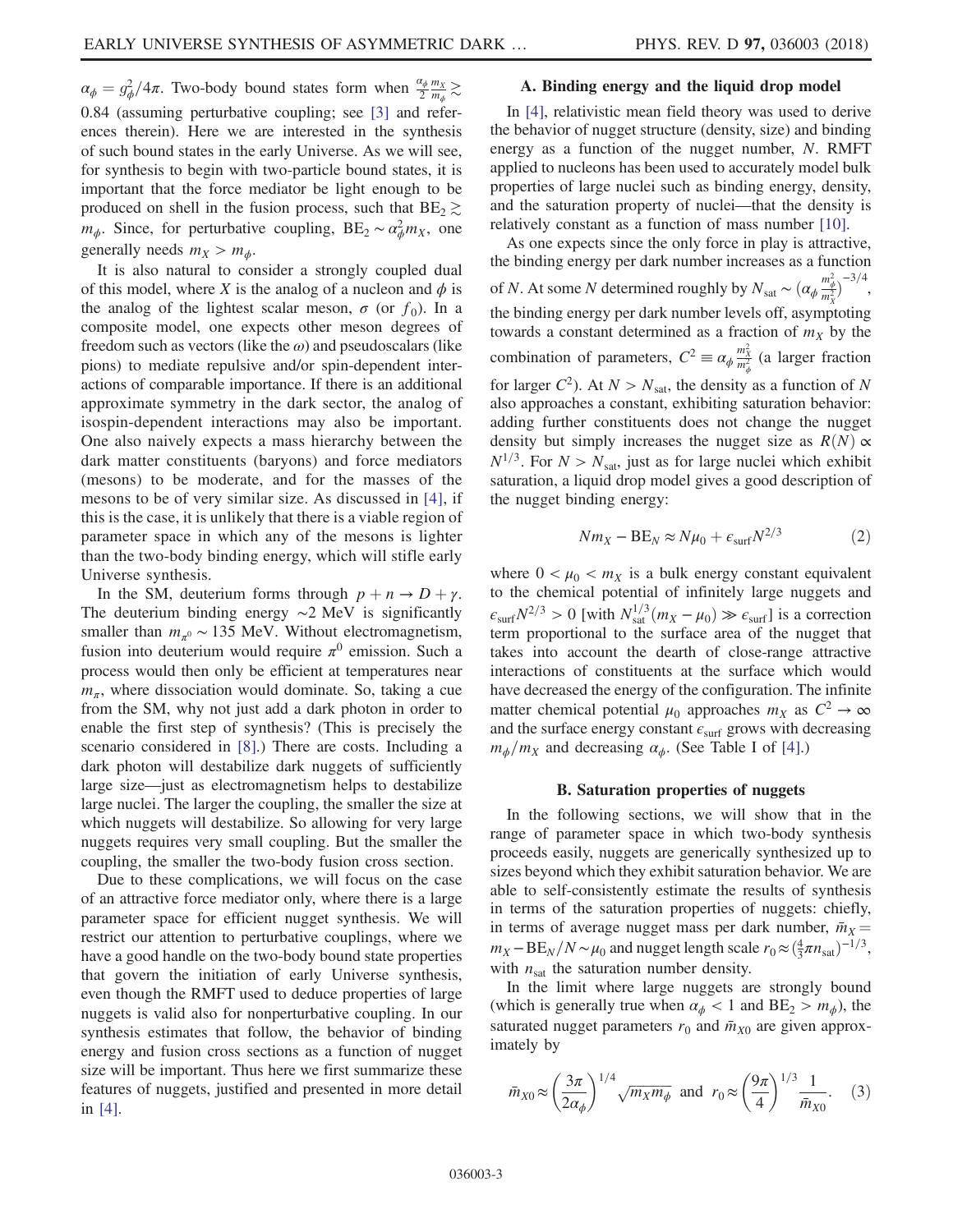The  $\bar{m}_{X0} \rightarrow m_X$  limit represents the limit of no binding, where the above equations are invalid.

Inclusion of a quartic potential of the form  $V(\phi) =$  $\frac{4}{3}\lambda_4\alpha_{\phi}^2\phi^4$  leads to an effective scalar mass,

$$
m_{\phi \text{eff}} = \sqrt{m_{\phi}^2 + \lambda_4 \frac{2\alpha_{\phi}}{3\pi} (m_X - m_*)^2},
$$
 (4)

where  $m_{\ast}$  is the effective DM mass, related to the scalar field VEV through  $m_* = m_X - g_\phi \langle \phi \rangle$ . The equations of motion guarantee that  $m_* \ge 0$ . In the limit where  $\alpha_{\phi} m_X^2 \gg$  $m_{\phi}^2$  and  $\lambda_4 \ll 1$ ,  $m_* \ll m_X$  and we find Eq. [\(3\)](#page-2-0) holds if we replace  $m_{\phi}$  with  $m_{\phi$ eff. See [\[4\]](#page-14-2) for details.

The saturation size,  $N_{\text{sat}} \sim (r_0 m_{\phi \text{eff}})^{-3}$ , corresponding to the point where nugget radius exceeds the force range,  $R \gtrsim m_{\phi\text{eff}}^{-1}$ , is also important in checking the consistency of our estimates. In the synthesis estimates that follow, we will assume  $\lambda_4 \ll 1$  so that the effects of the quartic potential are essentially encapsulated in  $m_{\phi\text{eff}}$ . We will frame our analysis as if the potential is completely absent, but we note that our results hold equally well when a quadratic potential with  $\lambda_4 \lesssim 0.01$  is included through taking  $m_{\phi} \rightarrow m_{\phi \text{eff}}$ . It should also be noted that, even if a large hierarchy between  $m_{\phi}$  and  $m<sub>X</sub>$  is achieved, the quartic coupling will limit the size of the  $m_X/m_{\phi\text{eff}}$  hierarchy relevant to nugget properties.

## III. CONDITIONS FOR SYNTHESIS

<span id="page-3-0"></span>Here we discuss conditions for initiating synthesis with the formation of two-dark-nugget bound states,  ${}^{2}X$ , the temperature at which this initiation occurs, and possible bottlenecks at low dark nugget number. We will follow nuclear physics convention and denote each dark nugget species as  $N_X$ , where N is the dark nugget number.

#### A. Conditions for beginning synthesis

<span id="page-3-4"></span>Nugget synthesis begins in the early Universe when  ${}^{2}X$ bound states form. This very first stage of synthesis corresponds to passing the two-DN bottleneck, analogous to the deuterium bottleneck in big bang nucleosynthesis (BBN). The bound state  ${}^{2}X$  can begin to accumulate if the  $2X$  formation rate exceeds the Hubble expansion rate when the dissociation rate drops below the formation rate. This occurs when the number density of mediators energetic enough to dissociate the <sup>2</sup>X drops below the <sup>2</sup>X equilibrium number density.

<span id="page-3-3"></span>Because formation through the process  $X + X \rightarrow {}^2X + \phi$ <br>typically inefficient when  $m \geq \text{RF}_2$  as aroued in detail is typically inefficient when  $m_{\phi} \gtrsim BE_2$ , as argued in detail in Ref. [\[3\]](#page-14-1), efficient two-DN synthesis generally requires

$$
BE_2 \approx \alpha_{\phi}^2 \frac{m_X}{4} \gtrsim m_{\phi}, \qquad \text{(first}^2 X \text{ synthesis condition)} \tag{5}
$$

where we have used the expression for the two-body Yukawa bound state binding energy in the Coulomb

<span id="page-3-1"></span>

FIG. 1. Approximate conditions for synthesis to begin with efficient formation of  ${}^{2}X$ . The top line corresponds to the condition for the formation rate to ever be larger than the Hubble rate in the  $BE_2 \gg m_{\phi}$  limit [Eq. [\(6\)\]](#page-3-2). The bottom line shows the condition for synthesis to begin when the temperature is an order of magnitude larger than  $T_{eq}$ , ensuring that our analysis assuming synthesis before the onset of nonlinear structure formation remains valid. The dashed lines correspond to  $BE_2 = m_\phi$ ; at least roughly speaking,  $BE_2 > m_{\phi}$  [Eq. [\(5\)](#page-3-3)] in order for the dissociation rate to ever dip below the formation rate.

(hydrogenlike) limit, which is self-consistent as long as the coupling is perturbative.<sup>1</sup> In addition, for the formation rate to exceed the Hubble rate at any temperature below the X freeze-out temperature, we also require (see [\[3\]](#page-14-1))

<span id="page-3-2"></span>
$$
\alpha_{\phi} \gtrsim 0.1 \left( \frac{m_X}{100 \text{ GeV}} \right)^{1/3} \qquad \text{(second}^2 X \text{ synthesis condition)}.
$$
\n(6)

Figure [1](#page-3-1) shows these  ${}^{2}X$  synthesis conditions, along with the region of parameter space for which the  $2X$  synthesis temperature—as we discuss in the next section—is an order of magnitude larger than the temperature at matter-radiation equality,  $T_{syn} > 10 T_{eq}$ . Synthesis near matter-radiation equality would require an analysis taking into account nonlinear structure formation and is thus neglected. It is interesting to note that synthesis can begin significantly before the end of radiation domination only if  $\alpha_{\phi} \gtrsim 0.01$ .

#### B. Synthesis temperature

<span id="page-3-5"></span>Since dissociation of  ${}^{2}X$  must become inefficient relative to formation in order for synthesis to begin, and because dissociation becomes inefficient only once the temperature drops below the binding energy, the big bang darkleosynthesis temperature,  $T_{syn}$ , is typically set by  $BE_2$ . This is analogous to BBN, where  $T_{BBN}$  is set by the deuteron binding energy,  $BE_D \sim 2$  MeV.

<sup>&</sup>lt;sup>1</sup>Thermal corrections to  $m_{\phi}$  may be relevant, but since they depend on interactions that do not directly contribute to fusion, we assume that they are small and can be neglected.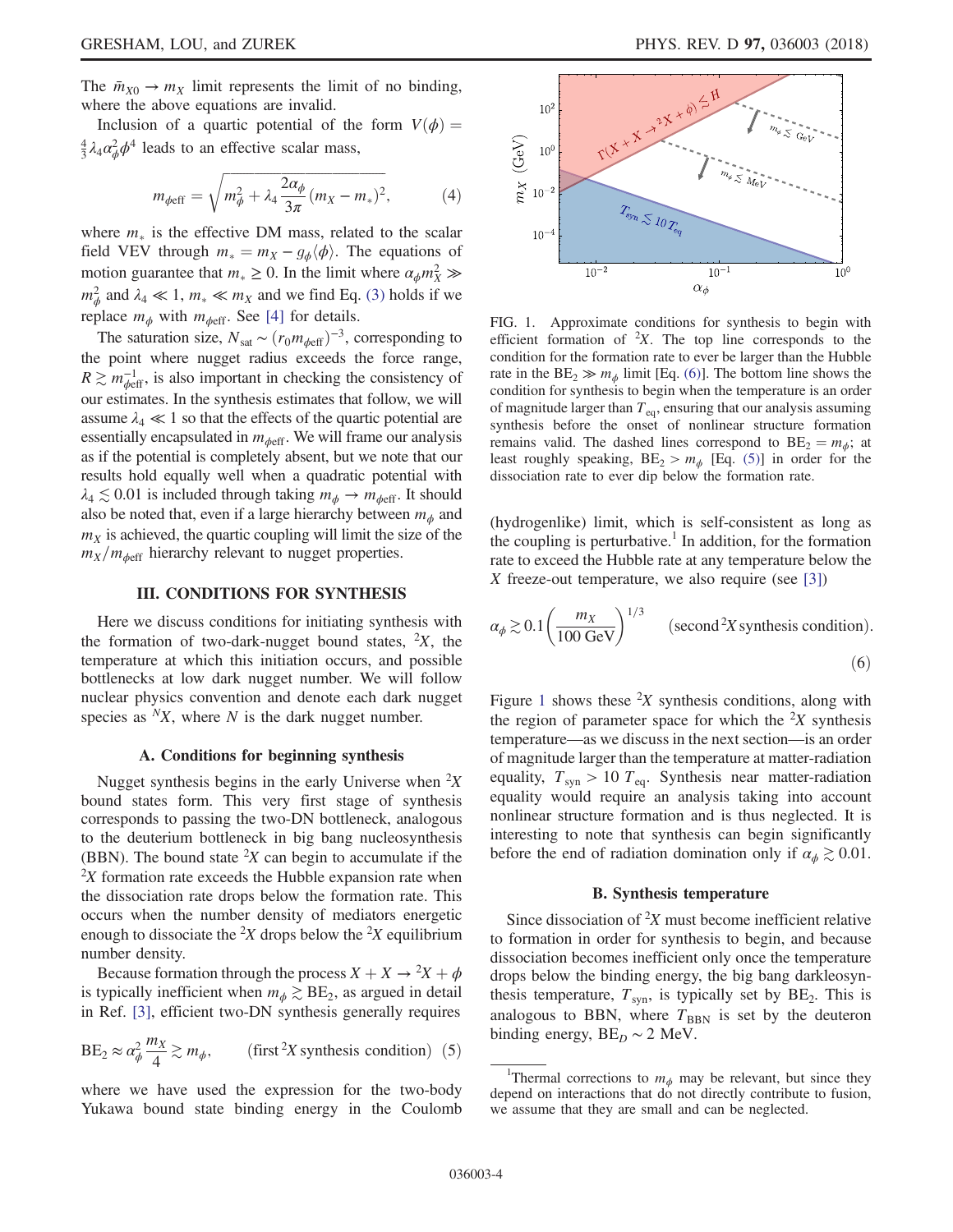More specifically, one can estimate  $T_{\rm BBN}$  by setting the number density of photons with energy greater than  $BE<sub>D</sub>$ equal to the deuteron equilibrium number density, and solving for the temperature. Because the baryon-to-photon ratio is so small, the temperature must fall to order  $T_{\text{BBN}} \sim BE_D/37$ . Following the same logic, and ignoring all but the  ${}^{2}X$  ground state, we see that chemical equilibrium implies a Saha relation,

$$
n_{2X} = \frac{n_{1X}^2}{4} \left( 2 - \frac{\text{BE}_2}{m_X} \right)^{3/2} \left( \frac{m_X T_X}{2\pi} \right)^{-3/2} e^{\text{BE}_2/T_X}, \quad (7)
$$

where we have taken the  $\phi$  chemical potential to be zero, which is valid as long as number changing processes for  $\phi$ are still efficient. At the very beginning of synthesis the total dark number density  $n<sub>X</sub>$  is dominated by unbound X's so that we may take  $n_1 \approx n_X = \frac{\Omega_{DM}}{\Omega_B}$  $\frac{m_p}{\bar{m}_X} n_B$  where  $\bar{m}_X$  is the average mass per dark number at the end of synthesis.

The equilibrium number density of  $\phi$ 's with enough energy to dissociate  ${}^{2}X$  is

$$
n_{\phi}(\epsilon > \text{BE}_2) = \frac{1}{2\pi^2} \int_{\text{BE}_2 > m_{\phi}}^{\infty} \frac{\sqrt{\epsilon^2 - m_{\phi}^2}}{e^{(\epsilon - \mu_{\phi})/T_{\phi}} - 1} \epsilon d\epsilon
$$

$$
\approx \frac{e^{-\text{BE}_2/T_X} (\text{BE}_2)^2 T_X}{2\pi^2},
$$
(8)

where again we have set  $\mu_{\phi} = 0$  and  $T_{\phi} = T_X$ . Setting  $n_{\phi}(\epsilon > BE_2) = n_{2X}$  leads to the condition for synthesis temperature temperature,

$$
e^{-2BE_2/T_X^{\text{syn}}} \left(\frac{BE_2}{T_X^{\text{syn}}}\right)^{7/2} \approx 10^{-15} \left(\frac{g_{*S}(T_Y^{\text{syn}})}{10.75} \left(\frac{T_Y^{\text{syn}}}{T_X^{\text{syn}}}\right)^3 \frac{\text{GeV}}{\bar{m}_X}\right)^2 \left(\frac{BE_2}{m_X}\right)^{3/2}, \quad (9)
$$

where we have assumed  $BE_2 \ll m_X$ . For MeV  $\lesssim m_X \lesssim$ TeV,  $0.01 \lesssim \alpha_{\phi} \lesssim 0.3$ , and including other constraints for  $2X$  synthesis discussed above [Eqs. [\(5\)](#page-3-3) and [\(6\)](#page-3-2)], we find that  $BE_2/T_X^{\text{syn}} \sim 10$  to 30.

Here we briefly discuss the relationship between the DM and SM bath temperatures. Suppose the dark sector kinetically decouples from the SM at temperature  $T<sub>d</sub>$ , when the DM bath is still relativistic. Then, while the DM bath is still relativistic, the ratio of dark to SM temperatures changes only when some relativistic species falls out of chemical equilibrium and dumps its entropy in one bath or the other. Supposing only the SM bath is heated relative to the DM bath, for example, then  $\frac{T_y}{T_X} \sim \left(\frac{g_{\text{SM}}(T_d)}{g_{\text{SM}}(T_\gamma)}\right)$  $\frac{g_{\text{SM}}(T_d)}{g_{\text{SM}}(T_f)}$ <sup>1/3</sup> where  $g_{\text{SM}}(T_d)$ counts the number of relativistic degrees of freedom in the SM when the two sectors decouple and  $g_{\text{SM}}(T_\gamma)$  counts them at temperature  $T_{\gamma}$ . When  $\phi$  becomes nonrelativistic and decays, its entropy is dumped either into some hidden sector bath (which would heat that bath relative to the SM bath) or into the SM bath, heating it further. If  $m_{\phi} \gtrsim 5$  MeV when it decays to the SM (whether to electrons or neutrinos), there is little effect on BBN or cosmic microwave background (CMB) measurements of the number of relativistic degrees of freedom,  $N_{\text{eff}}$  [\[11\];](#page-15-4) if, on the other hand,  $m_{\phi} \lesssim 5$  MeV and the decay is to neutrinos or to additional radiation in the dark sector, there may be observable signals in next-generation CMB experiments, depending on the decoupling temperature of the dark sector from the SM. In this paper we take an agnostic view towards the exact dynamics that determines the ratio of temperatures, but note that in many plausible scenarios,  $\frac{T_{\gamma}}{T_X}$  ~ few, and we take  $\frac{T_{\gamma}}{T_X} \approx 1$  in several illustrative plots that

Once  $T \lesssim T_X^{\text{syn}}$ , larger N nuggets will efficiently form unless there is an additional bottleneck at low  $N$  analogous to the  $A \sim 5$  bottleneck for BBN. This is because, as shown in [\[4\],](#page-14-2) the binding energy per particle of larger nuggets increases monotonically as a function of  $N$ , asymptoting to the saturation value at very large N. Up to angularmomentum-dependent effects, it is thus energetically favorable to form successively larger nuggets, with the threshold for dissociation of nuggets growing ever larger than the temperature.<sup>2</sup> By arguing through analogy with the SM, in the next subsection we discuss the circumstances under which a nugget bottleneck could appear.

follow; this ratio has little quantitative or qualitative impact

on our results.

A feature of large nuggets discussed in [\[4\]](#page-14-2) is that the total binding energy per dark (baryon) number can be a substantial fraction of  $m<sub>X</sub>$ . Thus if very large nuggets are synthesized, because all of this binding energy is released in the synthesis process, one might worry that substantial heating of the dark bath relative to the SM bath could occur. However, under reasonable assumptions, we will see that the binding energy release results in at most an  $\mathcal{O}(1)$ change in the dark sector temperature. Assuming that the dark bath consists of only the scalar mediators,  $\phi$ , and the dark matter, we may place an upper bound on the change in temperature:

$$
\Delta T_X \lesssim \frac{n_X}{n_\phi + n_X} \bigg|_{T_X^{\text{syn}} + \Delta T_X} \frac{\text{BE}_{N\text{sat}}}{N},\tag{10}
$$

where  $BE_{N\text{sat}}/N$  is the saturation binding energy per dark number.<sup>3</sup> For  $\frac{n_{\phi}}{n_X} \gg \frac{BE_{N\text{sat}}/N}{T_X^{\text{syn}}}$ , the temperature change will be

 $2$ This is in contrast to large nuclei in the SM, where binding energy per nucleon grows with mass number A up until a global maximum near  $A \sim 60$ ; the drop is due to Coulomb (repulsion) energy and symmetry energy associated with neutron-proton imbalance.

If all of the dark matter were bound in nuggets of effectively infinite dark number and there were no additional components of the dark bath, then the inequality would be saturated.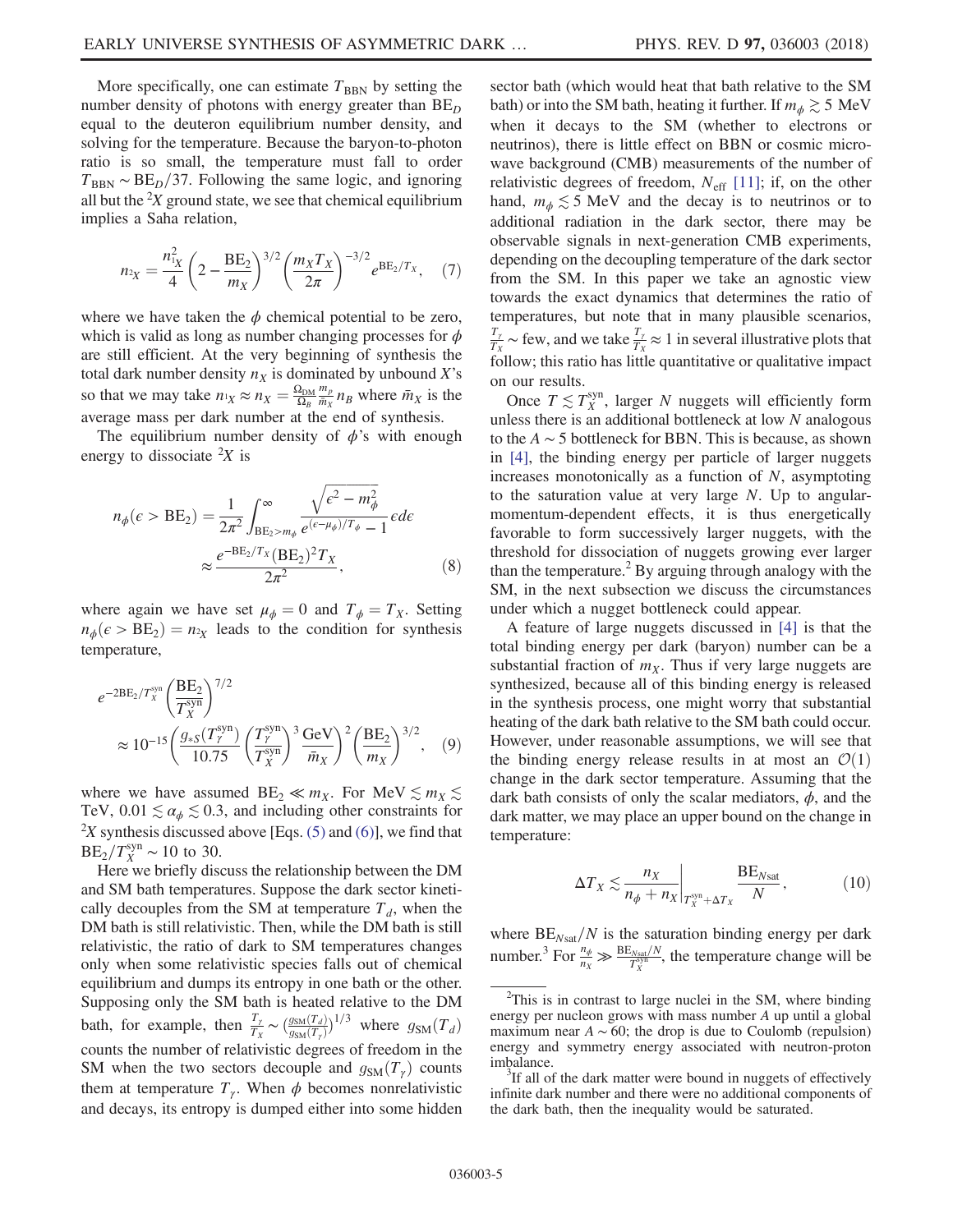negligible. The analogous statement for nucleosynthesis is that  $\frac{n_\gamma}{n_B} \gg \frac{BE_{4He}/4}{T_{BBN}} \sim 100$ , which, of course, is easily satisfied. Here since  $\phi$  is massive and because the binding energy per dark number can be an order-one fraction of  $m<sub>X</sub>$ , we can have  $\frac{BE_{Nsa}/N}{T_X^{syn}} \sim \frac{m_X}{BE_2/30} \sim \frac{100}{\alpha_\phi^2}$ , so the condition  $\frac{n_\phi}{n_X} \gg \frac{BE_{Nsa}/N}{T_X^{syn}}$ does not necessarily hold. However, since the asymmetric abundance  $n<sub>X</sub>$  has frozen out well before synthesis begins,<sup>5</sup> heat release increases the  $\phi$  number density but not the X number density, which serves to limit the overall temperature change. Taking the equilibrium number density  $n_{\phi}(T) = \frac{1}{2\pi^2} \int_{m_{\phi}}^{\infty}$  $\frac{\sqrt{\epsilon^2 - m_{\phi}^2}}{e^{\epsilon/T} - 1} \epsilon d\epsilon$  and  $n_X = \frac{\Omega_{DM}}{\Omega_B}$  $\frac{m_p}{m_X} n_B |_{T_\gamma = T_X^{\text{syn}}},$ we find that  $\Delta T_X \lesssim T_X^{\text{syn}}$  in the parameter range of interest. The temperature change can approach order 1 when  $\phi$  is nonrelativistic at the onset of synthesis (when BE<sub>2</sub>  $\sim m_{\phi}$ , corresponding to  $m_{\phi}/m_X$  at the upper range of what we consider) or when  $\phi$  is very highly relativistic  $m_{\phi} \ll m_X$  at

$$
\frac{n_X(T_X^{\text{syn}})}{n_\phi(T_X^{\text{syn}} + \Delta T_X)} \sim \eta \frac{\Omega_{\text{DM}}}{\Omega_B} \frac{m_p}{\bar{m}_X} g_{*S}(T_Y^{\text{syn}}) \left(\frac{T_Y^{\text{syn}}}{T_X^{\text{syn}}}\right)^3 \left(1 + \frac{\Delta T_X}{T_X^{\text{syn}}}\right)^{-3} \tag{11}
$$

the onset of synthesis. In the relativistic  $\phi$  limit,

where  $\bar{m}_X$  is the average mass per dark number and  $\eta$  is the baryon-to-photon ratio. When  $m_{\phi} \ll m_X$ , then  $\bar{m}_X$  =  $m_X - BE_{N\text{sat}}/N \sim \alpha_{\phi}^{-1/4} \sqrt{m_{\phi} m_X}$  [see Eq. [\(3\)](#page-2-0)] assuming most DM is bound into saturated nuggets at the end of synthesis. Though  $n_X/n_\phi$  can be larger than naively expected, as long as  $\sqrt{m_X m_\phi} \gg 10^{-10} m_p \left(\frac{T_\gamma^{\text{syn}}}{T_X^{\text{syn}}}\right)$  $3$ , then  $n_X \ll n_\phi$ .

Putting this all together in the  $m_{\phi} \ll m_X$  limit we then have

$$
\frac{\Delta T_X}{T_X^{\text{syn}}} \left( 1 + \frac{\Delta T_X}{T_X^{\text{syn}}}\right)^3 \sim 10^{-9} g_{*S}(T_Y^{\text{syn}}) \left(\frac{T_Y^{\text{syn}}}{T_X^{\text{syn}}}\right)^3 \frac{m_p}{\sqrt{m_X m_\phi}} \alpha_\phi^{1/4} \times \frac{\text{BE}_{N \text{sat}}/N}{T_X^{\text{syn}}} \qquad (m_\phi \ll m_X). \tag{12}
$$

As discussed above,  $\frac{BE_{Nsat}/N}{T_X^{syn}} \to \frac{m_X}{T_X^{syn}} \sim 100/\alpha_{\phi}^2$  in the  $m_{\phi} \ll$  $m_X$  limit. So e.g. for  $\alpha_{\phi} \sim 0.1$ , one could approach an order-one temperature change when  $\sqrt{m_{\phi}m_X} \lesssim 10^{-4}$  GeV or an order of magnitude when  $\sqrt{m_{\phi}m_X} \lesssim 10^{-8}$  GeV. It is important to note that the heat per dark number,  $~\sim$ BE<sub>Nsat</sub>/N, is not released all at once, but rather in increments over the entire synthesis process up to large nuggets. Since on average the dissociation temperature rises as a function of nugget size, the heat release should not delay synthesis.

#### C. Bottlenecks at low dark nugget number?

By arguing through analogy with the SM, here we discuss the circumstances under which a dark nugget bottleneck could appear. First we briefly review the nature of the SM BBN bottlenecks. BBN proceeds when the temperature drops below the deuteron binding energy (order MeV) so that deuteron dissociation is suppressed. Once a substantial fraction of deuterons exists, almost all free neutrons are incorporated into <sup>4</sup>He [with intermediate steps of e.g.  $D(D, n)^3$ He,  ${}^{3}$ He $(D, H)^4$ He]. A few factors prevent any significant amount of synthesis to higher-A isotones. First significant amount of synthesis to higher-A isotopes. First, the Coulomb barrier is substantial at  $T_{\text{BBN}}$  and becomes rapidly more substantial as A and Z grow. Second, building up from <sup>4</sup> He to larger nuclei through Coulomb-barrier-free neutron capture is stifled because <sup>5</sup> He, with its unpaired neutron, is unstable to decay to  ${}^{4}$ He + *n*. Additionally, a<br> ${}^{4}$ He +  ${}^{4}$ He fusion process is endothermic including  ${}^{8}$ Be +  $\nu$ <sup>4</sup>He + <sup>4</sup>He fusion process is endothermic, including <sup>8</sup>Be +  $\gamma$ ,<br>such that <sup>8</sup>Be is unstable. Taken together, these facts imply such that <sup>8</sup>Be is unstable. Taken together, these facts imply the presence of bottlenecks not only at  $A = 2$ , but also at  $A = 5$  and  $A = 8$ . This guarantees a small abundance of nuclei larger than <sup>4</sup> He exiting BBN.

We can consider the existence of bottlenecks in nugget synthesis by analogy with the SM. By construction there is no obstruction due to a Coulomb barrier. However, fluctuations in binding energy as a function of nugget size, leading to unstable states analogous to  $A = 5$ , 8 for nuclear matter, could lead to substantial bottlenecks. The absence of stable  $A = 5$ , 8 nuclei can be understood qualitatively within the shell model of the nucleus. Within the shell model, constituents are treated as noninteracting, but each is under the influence of an emergent potential. Constituents fill up available states from low to high energy, obeying Pauli's exclusion principle. The existence of many approximately degenerate energy eigenstates results in some states having significantly larger binding energy per constituent than their neighbors with slightly larger nugget number. The constituent numbers  $N_i$  of these exceptional states are referred to as magic numbers. For spherically symmetric bound states, the first two magic numbers are always 2 and 8 (corresponding to doubly magic <sup>4</sup>He and <sup>16</sup>O nuclei), corresponding to the filling of  $l = 0$  and 1 states. For larger N, the locations for the magic numbers depend on the potential and spin-orbit coupling, and may scale like  $N_i \sim i^2$  to  $i^3$  (for Coulomb and quadratic potential).

States with size just over or equal to a sum of magic numbers are prone to instability or metastability. Isospin

<sup>&</sup>lt;sup>4</sup>However, recall that  $\alpha_{\phi} \gtrsim 0.01$  $\alpha_{\phi} \gtrsim 0.01$ . See Fig. 1.<br>
Since  $T_{syn} \lesssim BE_2/15 \sim \alpha_{\phi}^2 m_X/60$ , X is nonrelativistic at the onset of synthesis when the coupling is perturbative. During synthesis, the average mass per dark number may decrease as more X's are bound into (more and more tightly bound) nuggets, but any individual DM nugget will always have mass greater than or equal to  $m<sub>x</sub>$ .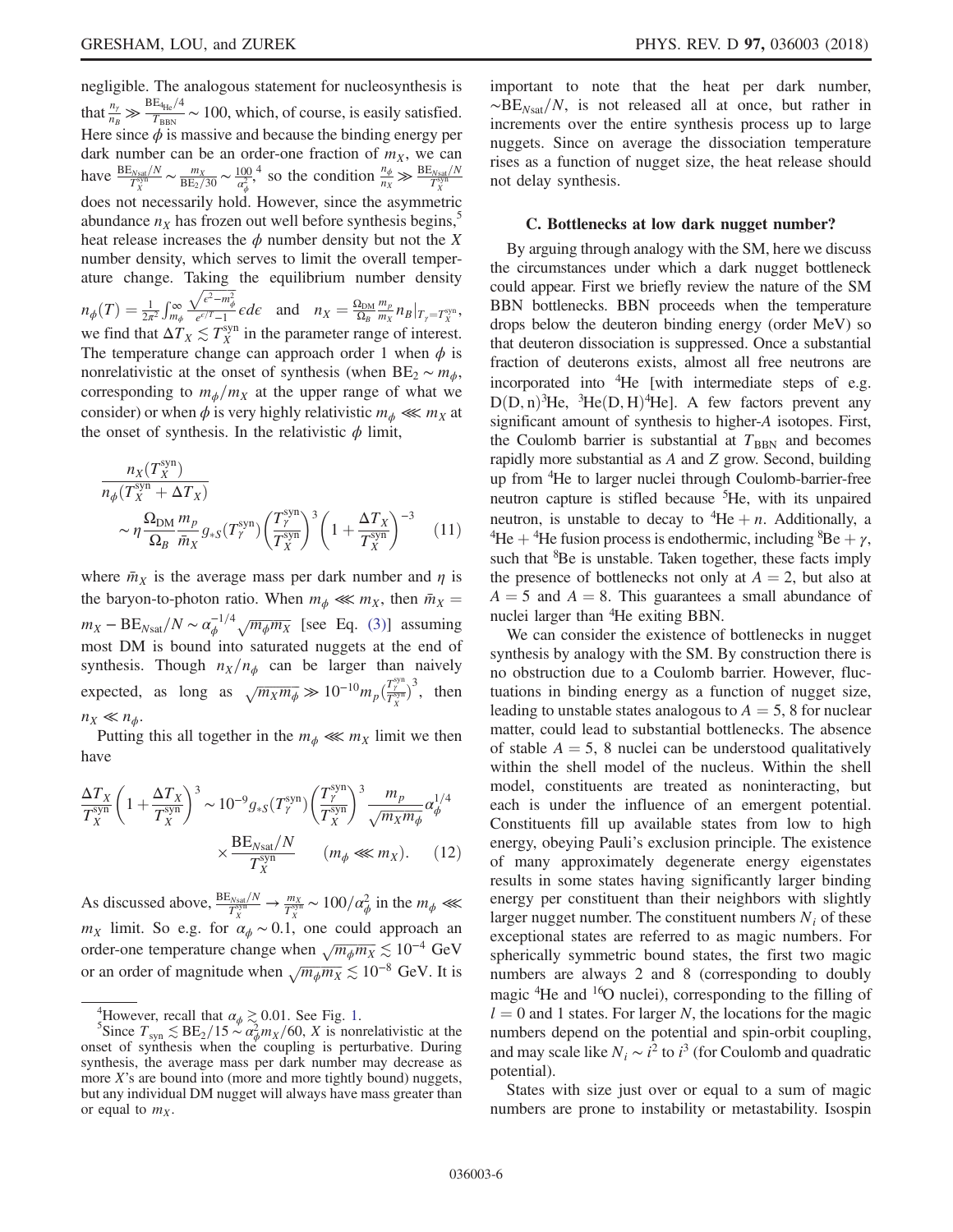slightly complicates the story for nuclei, but consider states closely related to doubly magic <sup>4</sup>He. The doubled state,  ${}^{8}$ Be, decays to  $2^{4}$ He. States with one extra neutron or proton ( ${}^{5}$ He or  ${}^{5}$ Li) decay to  ${}^{4}$ He plus a free nucleon. For the  $A = 5$  states pairing also plays a role: nuclei with unpaired states, pairing also plays a role; nuclei with unpaired nucleons of given isospin are less strongly bound. This is because (pseudoscalar) pions mediate an attractive interaction between opposite-spin nucleons, effectively reducing the energy of the configuration. Since we have only a scalar mediator, it is unclear whether an analog of a pairing effect might exist. $6$  In any case, in the context of small nuggets, if the binding of  $4X$  is smaller than twice the binding energy of <sup>2</sup>X, the decay process  ${}^4X \rightarrow {}^2X + {}^2X$  will<br>become possible. Similarly, perhaps the rest energy of <sup>3</sup>X is become possible. Similarly, perhaps the rest energy of  $X$  is greater than that of  ${}^2X + X$  since the third nucleon in  ${}^3X$  sits<br>alone unpaired in an  $I - 1$  shell. For larger N, the alone, unpaired, in an  $l = 1$  shell. For larger N, the degeneracy of energy eigenstates is typically broken more strongly and the spacing of energies becomes smaller so that magic numbers become rare and unimportant.

Since the system under consideration contains only one type of constituent (isospin zero) instead of two as in the SM, as just discussed, the analogue to unstable  $A = 5$  and  $A = 8$  states for nuclei is unstable  $N = 3$  and  $N = 4$ nuggets. If both  ${}^{3}X$  and  ${}^{4}X$  are unstable and have small lifetimes in comparison to the cross section for fusions  $(n_{3(4)}v\sigma(^{3(4)}X+2X\rightarrow^{5(6)}X+{}^{0}X))^{-1}$ , then there is a hottleneck to fusion of larger nuggests. In the absence of bottleneck to fusion of larger nuggets. In the absence of a Coulomb barrier, if only *one* of  $X^3X$  and  $X^4X$  were unstable, it would be easier to synthesize past this artificial bottleneck (e.g.  ${}^{3}X + {}^{2}X \rightarrow {}^{5}X + \phi$  or  ${}^{2}X + {}^{2}X \rightarrow {}^{4}X + \phi$ ).<sup>7</sup><br>Since the shell model is fundamentally phenomenological Since the shell model is fundamentally phenomenological and not predictive in terms of a UV completion, we cannot make definitive statements about the presence or absence of these bottlenecks. We will thus frame our discussion of nugget synthesis in terms of the presence or absence of bottlenecks.

### IV. NUGGET SYNTHESIS

<span id="page-6-0"></span>We have just reviewed the conditions for the formation of an  $N = 2$  nugget (<sup>2</sup>X). Once a population of <sup>2</sup>X exists,<br>there are a number of routes to creating larger nuggets. Here there are a number of routes to creating larger nuggets. Here we discuss synthesis of larger-N nuggets given either the presence or absence of low-N bottlenecks. First we review fusion processes and reasonable models for their respective cross sections. Next we set up the Boltzmann equations that govern the evolution of the mass function and introduce a dimensionless interaction time—a dimensionless function of dark number density, typical cross section, typical speed, and Hubble rate—that sets the nugget size scale at the end of synthesis. Then we provide analytic estimates of typical nugget size after synthesis in both the presence and absence of bottlenecks. Finally we present semianalytic solutions to the Boltzmann equations for the mass function after synthesis and relate them to our analytic estimates. Our semianalytic discussion of the solution to the Boltzmann equations is similar to that of [\[7\]](#page-15-0), though with two significant differences. First, utilizing the results of our companion paper, we are able to compute the synthesized nugget mass in terms of the parameters of the model,  $m<sub>X</sub>$ ,  $m_{\phi}$ , and  $\alpha_{\phi}$ . Second, we employ the compound nucleus model, and account for the possibility of reactions resulting in final states that include an extra nugget emission, which can lead to a broader mass function exiting synthesis.

### A. Dominant processes and cross sections

<span id="page-6-2"></span><span id="page-6-1"></span>The relevant reactions, ignoring any contribution from N-body interactions for  $N > 2$ , are of the form,

$$
{}^{i}X + {}^{j}X \leftrightarrow {}^{k}X + {}^{l}X + {}^{m}X + \cdots \tag{13}
$$

where  $\partial X$  denotes the mediator  $\phi$ , and X number conservation dictates that  $i + j = k + l + m + \cdots$  Here we describe and motivate using the compound nucleus (CN) model of nuclear physics for modeling cross sections for these processes.

Within the CN model, one treats such reactions in two stages: first, an excited CN of size  $i + j$  is formed, and then the compound state disintegrates [\[12\]](#page-15-5) (see also e.g. [\[13\]\)](#page-15-6). If any excess energy within the CN is quickly shared amongst all constituents, then it is reasonable to treat the two stages as independent processes. In this case, the probability for disintegrating into any given final state depends only on the energy, angular momentum, and parity of the CN, with no specific dependence on how the state is formed. We can expect this so-called Bohr assumption to apply in most nugget reactions involving at least one saturated nugget in the early Universe. This is because the characteristic time for energy to be transferred across a nugget of size  $R$  is order  $R/v_s$  where  $v_s = dp/d\epsilon$  is the speed of sound within a nugget, which we find to be a substantial fraction of the speed of light for saturated nuggets. On the other hand, the time scale over which the nuggets interact is order  $R\sqrt{1-b/R}/v$ , where b is the impact parameter and v the relative speed of the initial state nuggets. For large nuggets,  $v$ is typically much smaller than the speed of light; thus we expect the excess energy to be efficiently distributed within the compound system over the time of a typical interaction as long as  $b \lesssim R$ . There is a potential exception coming from interactions with  $b \approx R$ , where grazing interactions could lead to two-to-two dark number exchange processes.

Given the Bohr assumption, the cross section for reactions Eq. [\(13\)](#page-6-1) takes the form

<sup>6</sup> By virtue of paired constituents being in close proximity, since real scalars will mediate a strong attractive interaction independent of spin, one can imagine that a similar pairing effect might arise.

Though note that rates for these processes could be low if  $BE_5 - BE_2 - BE_3 + T_X^{syn} < m_{\phi}$  or  $BE_4 - 2BE_2 + T_X^{syn} < m_{\phi}$ .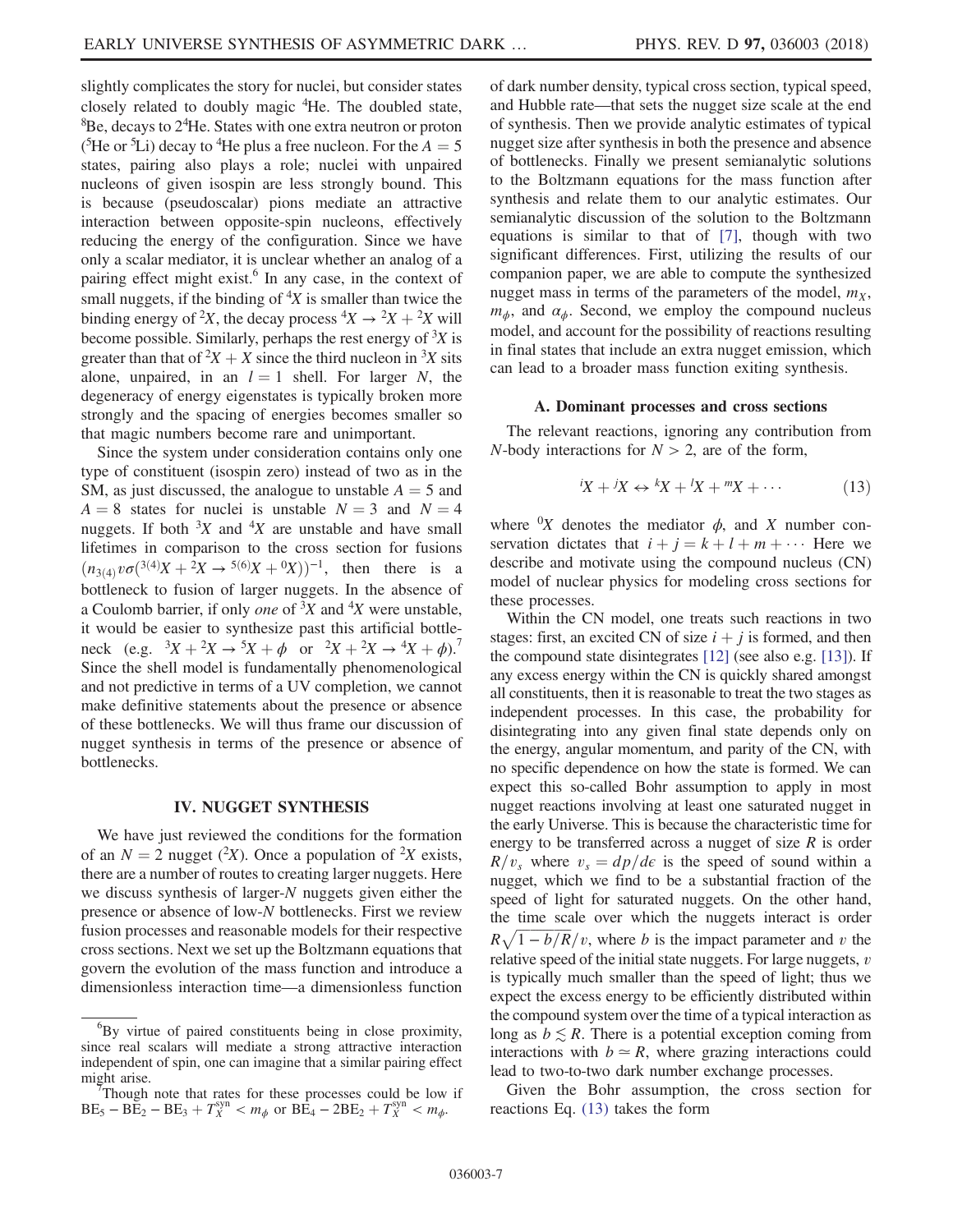$$
\sigma_{ij \to a} = \sigma_{ij} \frac{\Gamma_{\alpha;i+j}}{\Gamma}, \qquad (14)
$$

where  $\sigma_{ij}$  is the cross section for forming the compound state of size  $i + j$  and  $\Gamma_{\alpha;i+j}$  is the rate for the compound state to disintegrate into a final state,  $\alpha$ . We will now address models for the formation cross section  $\sigma_{ii}$  and the disintegration rates,  $\Gamma_{\alpha i+j}$ , in turn.

For collisions of two large, saturated nuggets, we adopt a geometric cross section,

$$
\sigma_{ij} = \pi (R_i + R_j)^2 \quad \text{where } R_i = i^{1/3} r_0 \qquad (15)
$$

with  $r_0$  given by Eq. [\(3\).](#page-2-0) For collisions between a large saturated nugget and a much smaller nugget  $(i \gg j)$  we adopt a quantum-corrected geometric cross section similar to models used for neutron capture,

$$
\sigma_{ij} = \pi (R_i + 1/p)^2 T
$$
 where  $T = \frac{4pp'}{(p+p')^2}$   $(i \gg j)$ . (16)

Here  $p = \sqrt{E_j^2 - m^2}$  is the small nugget momentum and  $p' = \sqrt{E_j^2 - m_{\text{eff}}^2}$  is the effective momentum inside the large nugget, and  $m_{\text{eff}} = j\mu$  is the effective mass of the small nugget inside  $(X<sup>i</sup>X)$ . The  $1/p$  correction to the radius accounts for the effective de Broglie wavelength of the small nugget, which leads to an enhancement for small nugget capture. For larger nuggets sizes  $R_i$ ,  $1/p$  is typically subdominant and thus neglected. The transmission factor  $T$ accounts for quantum reflection effects due to a sudden change in the small nugget's effective mass upon entering the large saturated nugget; note that in the limit that the smaller nugget is also saturated,  $p = p'$  and thus  $T = 1$ .

Time reversal invariance or reciprocity relates disintegration rates to formation cross sections for the reverse process. Consider the decay of a CN,  $N_X^*$ , to a less excited state  $N-kX^*$ , while emitting a much smaller nugget  $K$  (or a mediator for  $k = 0$ ). It can be shown (see Refs. [\[13,14\]](#page-15-6)), when the density of states into which the CN can decay is large, that the partial width of the CN to decay into products  $N-kX^* + kX$  is described by a thermal distribution weighted<br>by the energy release fusing the liquid drop model in by the energy release [using the liquid drop model in Eq. [\(2\)\]](#page-2-1) in the decay,

<span id="page-7-0"></span>
$$
\Gamma_k = \int \frac{g_k p^2}{2\pi^2} \sigma_k v e^{-\Delta E^* / T(E^*)} dp
$$
  
 
$$
\approx \frac{g_k}{2\pi^2} e^{-(M_k - k\mu) / T(E^*)} \int \sigma_k e^{-\epsilon / T(E^*)} \epsilon(\epsilon + 2M_k) d\epsilon, \quad (17)
$$

where  $\Delta E^* \approx \sqrt{M_k^2 + p^2} - k\mu$  is the energy release.  $T(E^*)$ is the temperature of the nucleons in the excited CN,  $\epsilon \equiv \sqrt{M_k^2 + p^2} - M_k$  is the kinetic energy of the emitted particle,  $g_k$  the degrees of freedom of the emitted particle, and  $\sigma_k$  is the cross section for the inverse process  $N-kX^* +{}^kX \rightarrow {}^NX^*$ . For very low temperatures satisfying  $T \nless M$ . – ku, it is immediately apparent that emission of  $T \ll M_k - k\mu$ , it is immediately apparent that emission of the lightest possible particles is heavily favored if  $g_k \sigma_k$  is not radically different for different k. In our case, we will see that the temperatures are sufficiently small that we expect  $\phi$  emissions to dominate.

At low temperatures, the nugget is described as a Fermi gas with a modified fermion mass  $m_{\ast}$ . Then, to leading order in the excitation energy  $E^*$ , the temperature is given by  $T \sim \sqrt{E^*/N(4\mu/\pi^2)}$ , where  $\mu = m_{X0}$  is the Fermi energy given by Eq. [\(3\).](#page-2-0) The binding energy release in the process,  $f^N X + (1-f)X \rightarrow {}^N X$ , is given by  $Q =$ <br> $g = N^{2/3} (f^{2/3} + (1-f)^{2/3} - 1)$  which is maximal when  $\epsilon_{\text{surf}}N^{2/3}(f^{2/3}+(1-f)^{2/3}-1)$ , which is maximal when  $f = 1/2$  for fixed N. Thus, assuming negligible kinetic energy in comparison to binding energy release, the maximal excitation energy of a CN is  $E^* \sim 0.26 \epsilon_{\text{surf}} N^{2/3}$ . This leads to maximum temperatures of order  $T_{\text{max}} \sim$  $0.3N^{-1/6}\sqrt{\epsilon_{\text{surf}}\mu} \sim 0.4(N/N_{\text{sat}})^{-1/6}\sqrt{\epsilon_{\text{surf}}m_{\phi}},$  where in the final expression we used the definition  $N_{\text{sat}} \equiv$  $(r_0m_\phi)^{-3}$  and Eq. [\(3\).](#page-2-0) In Ref. [\[4\]](#page-14-2), we found that  $\epsilon_{\rm surf}$  is order  $3m_X$  to  $10m_X$  for sample parameters  $\alpha_{\phi} = 0.1, 0.01$ and  $m_{\phi}/m_X = 10^{-2}$ , 10<sup>-3</sup>, 10<sup>-4</sup>, and it mildly increases with decreasing  $m_{\phi}/m_X$  and decreasing  $\alpha_{\phi}$ . At saturation, the typical temperature of the formed CN will be much smaller than  $m<sub>X</sub>$  but possibly comparable to or larger than  $m<sub>φ</sub>$ . In the parameter ranges of interest (where saturation applies), scalar emissions generally dominate by many orders of magnitude over small nugget emission, with stronger domination as N grows and  $m_{\phi}/m_X$  falls.

Despite domination of scalar emission over small nugget emission at each step in the cascade, one might worry that the large number of steps in a CN cascade could lead to a sizable total small nugget emission rate. An upper bound on the number of  $X$  emissions can be estimated as  $N_X \lesssim N_\phi \Gamma_X(E_0^*)/\Gamma_\phi(E_0^*)$  with  $N_\phi$  the number of  $\phi$  emis-<br>sions given an initial excitation energy  $F^*$ . Using the further sions given an initial excitation energy  $E_0^*$ . Using the further upper-bound estimate  $N_{\phi} \lesssim E_0^*/m_{\phi}$ , we find that  $N_X$  is substantially below 1 for the relevant parameter ranges discussed in Sec. [III A](#page-3-4).

#### B. Boltzmann equations

We have just seen in Sec. [IVA](#page-6-2) that *coagulation*—fusion through emission of mediators only—will typically dominate when the Bohr assumption of quick thermalization applies. At larger impact parameter, a thermal model may not apply and nugget fragmentation could occur. We will suppose that—if they are relevant at all—the dominant form of nonthermal fusion reactions are of the form  $iX + iX \rightarrow i+j-kX + k>0X + \phi$ 's, which we will refer to as two-to-two reactions.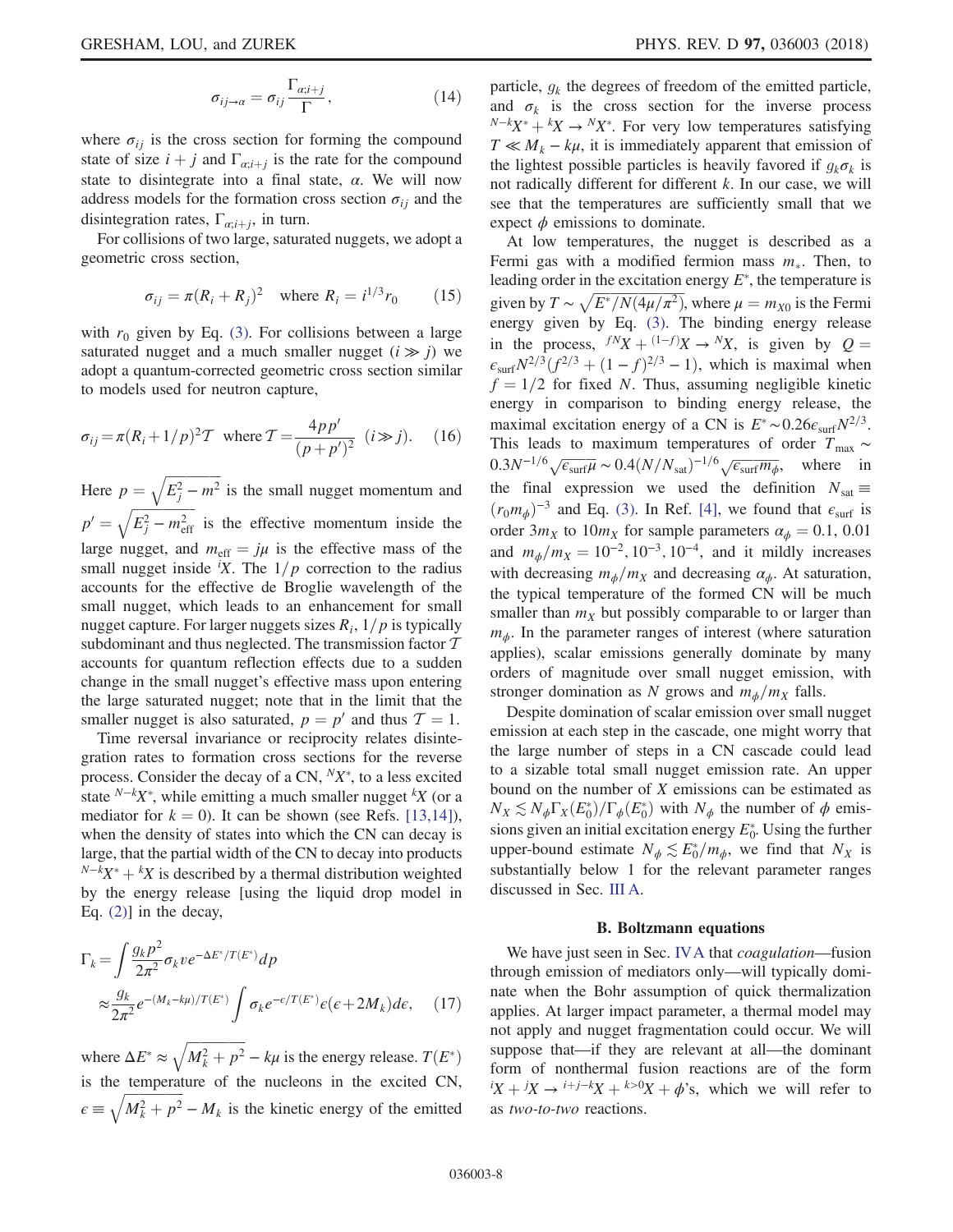In either case, the nugget distribution will follow a set of Boltzmann equations. Defining  $y_k \equiv n_k / n_x$  with  $n_k$  the number density of a nugget of size k and  $n_X = \sum_k k n_k$ , we have

<span id="page-8-0"></span>
$$
\frac{dy_k}{dt} = n_X \left( \sum_{i \le j} y_i y_j \langle \sigma v(^iX + jX \to {}^k X + {}^{i+j-k} X) \rangle \right)
$$

$$
- y_k \sum_{m < n} y_{m+n-k} \langle \sigma v(^k X + {}^{m+n-k} X \to {}^m X + {}^n X) \rangle \right), \tag{18}
$$

and for notational simplicity, we denote coagulation as a two-to-two process with a final state particle  ${}^0X$ . All fusion processes will generally include many additional  $\phi$  emissions, which do not impact the nugget number distribution. At low temperature, only exothermic processes contribute, and the summations in Eq. [\(18\)](#page-8-0) are restricted to final states that are more asymmetric than the initial state.

Total dark number conservation implies that  $\sum_k ky_k = 1$ , so that in the large N continuum,  $ky_k$  becomes a probability distribution. There are two sources of time dependence for the Boltzmann equation: the density  $n<sub>X</sub>$ , which dilutes away as  $\sim 1/a^3$ , and the thermal-averaged cross sections, which may include a nontrivial transmission factor  $T$ . It is possible to factor out the time dependence by defining a dimensionless interaction time  $\gamma$ , such that (cf. w in [\[15\]\)](#page-15-7)

$$
\frac{d\gamma}{dt} = n_X(t)\sigma_\circ \langle vT \rangle_\circ(t),\tag{19}
$$

where  $\sigma_{\circ} = \pi r_0^2$ , and  $\langle vT \rangle_{\circ}$  is the common factor obtained<br>from a thermal average of the velocity-dependent part from a thermal average of the velocity-dependent part of the cross sections. For fusion of nuggets both deep in the saturation regime,  $T = 1$ , and we simply take  $\langle vT \rangle_{\circ} \approx$  $\sqrt{T_X/\bar{m}_X}$ . Note that the binding energy per particle can be very large and thus  $\bar{m}_X$  can be significantly smaller than  $m_X$ . For <sup>2</sup>X-large fusion, relevant in bottleneck scenarios, we instead take  $T \sim 4v$ , and  $\langle vT \rangle_{\circ} \simeq 4T_X/m_X$ . In terms of γ, the Boltzmann equation becomes

<span id="page-8-4"></span>
$$
\frac{dy_k}{d\gamma} = \left(\sum_{i\leq j} y_i y_j \frac{\langle \sigma v(iX + iX \to {^k}X + {^{i+j-k}X}) \rangle}{\sigma_{\circ} \langle v\mathcal{T} \rangle_{\circ}} - y_k \sum_{m < n} y_{m+n-k} \frac{\langle \sigma v({^k}X + {^{m+n-k}X \to {^m}X + {^n}X}) \rangle}{\sigma_{\circ} \langle v\mathcal{T} \rangle_{\circ}}\right),\tag{20}
$$

where the factor  $\sigma_{\circ}\langle vT \rangle_{\circ}$  absorbs the time dependence of  $\langle \sigma v \rangle$ , such that the temporal evolution of the nugget distribution is entirely captured by  $\gamma(t)$ .

In general, the nugget bath temperature  $T_X$  can deviate from the temperature of the photon bath  $T_{\gamma}$ , if the dark sector is not in kinetic equilibrium with the SM. Depending <span id="page-8-1"></span>on whether the nugget bath is relativistic ( $T_X \propto a^{-1}$ ) or not  $(T_X \propto a^{-2})$ , the form of  $\gamma(t)$  varies. In the deep saturation limit during radiation domination, one has

$$
\gamma = \frac{n_X(t_{syn})\sigma_{\circ}}{H(t_{syn})} \sqrt{\frac{T_X^{syn}}{\bar{m}_X}} \begin{cases} \frac{1}{2} [1 - (\frac{a}{a_{syn}})^{-2}], & (T_X \propto a^{-2})\\ \frac{2}{3} [1 - (\frac{a}{a_{syn}})^{-3/2}], & (T_X \propto a^{-1}) \end{cases}
$$
\n(21)

<span id="page-8-2"></span>and for the case of  $2X$ -large nugget fusion, one has

$$
\gamma = \frac{n_X(t_{syn})\sigma_{\circ}}{H(t_{syn})} \frac{4T_X^{syn}}{m_X} \begin{cases} \frac{1}{3} [1 - (\frac{a}{a_{syn}})^{-3}], & (T_X \propto a^{-2})\\ \frac{1}{2} [1 - (\frac{a}{a_{syn}})^{-2}], & (T_X \propto a^{-1}) \end{cases}
$$
 (22)

where the subscript "syn" denotes the value of the quantity at the beginning of synthesis. For  $BE<sub>2</sub>$  not radically greater than  $m_{\phi}$ ,  $\phi$  is nonrelativistic at  $T_{syn}$  already, and without an additional dark relativistic component, the dark bath will be nonrelativistic.

As discussed later, the typical nugget size exiting synthesis will be of order  $\gamma_{\text{max}}^{6/5}$  with  $\gamma$  determined through Eq. [\(21\)](#page-8-1) in the absence of a bottleneck, and the typical size of a subdominant population of very large nuggets will be order  $\gamma_{\text{max}}^3$  with  $\gamma$  determined through Eq. [\(22\)](#page-8-2) when a strong bottleneck is present.

### <span id="page-8-5"></span>C. Large nugget formation in the absence of a bottleneck

Here we derive an analytic understanding of the typical size of a nugget exiting synthesis. We start by defining an average nugget size. Motivated by the fact that  $\sum_k ky_k = 1$ , which indicates  $ky_k$  acts like a probability distribution in the continuum limit, we define the average size by  $\bar{k} \equiv \sum_{k=1} k^2 y_k$ .<sup>8</sup> For large k,  $m_k \propto k \bar{m}_x$ , and  $\bar{k}$  is essentially an energy density-weighted average. The evolution of  $\bar{k}$ follows

<span id="page-8-3"></span>
$$
\frac{d \log \bar{k}}{d\gamma} = \bar{k}^{-1} \sum_{k < i \le j} 2y_i y_j (i - k)(j - k)
$$
\n
$$
\times \frac{\langle \sigma v (iX + iX \to {}^{k}X + {}^{i+j-k}X) \rangle}{\sigma_{\circ} \langle vT \rangle_{\circ}}.
$$
\n(23)

Here the summation only includes processes where the final states have a more asymmetric nugget distribution,

<sup>8</sup>An alternative definition  $\bar{k} = \frac{\sum_{k=1}^{k} k y_k}{\sum_{k=1}^{k} y_k}$ sponding to a number density-weighted average is not appro- $\frac{\omega_k}{y_k} = (\sum_k y_k)^{-1}$  correpriate when two-to-two processes contribute significantly toward fusion of large nuggets. This is because  $\sum_k y_k$  does not change under two-to-two processes, but only under fusion through mediator emissions.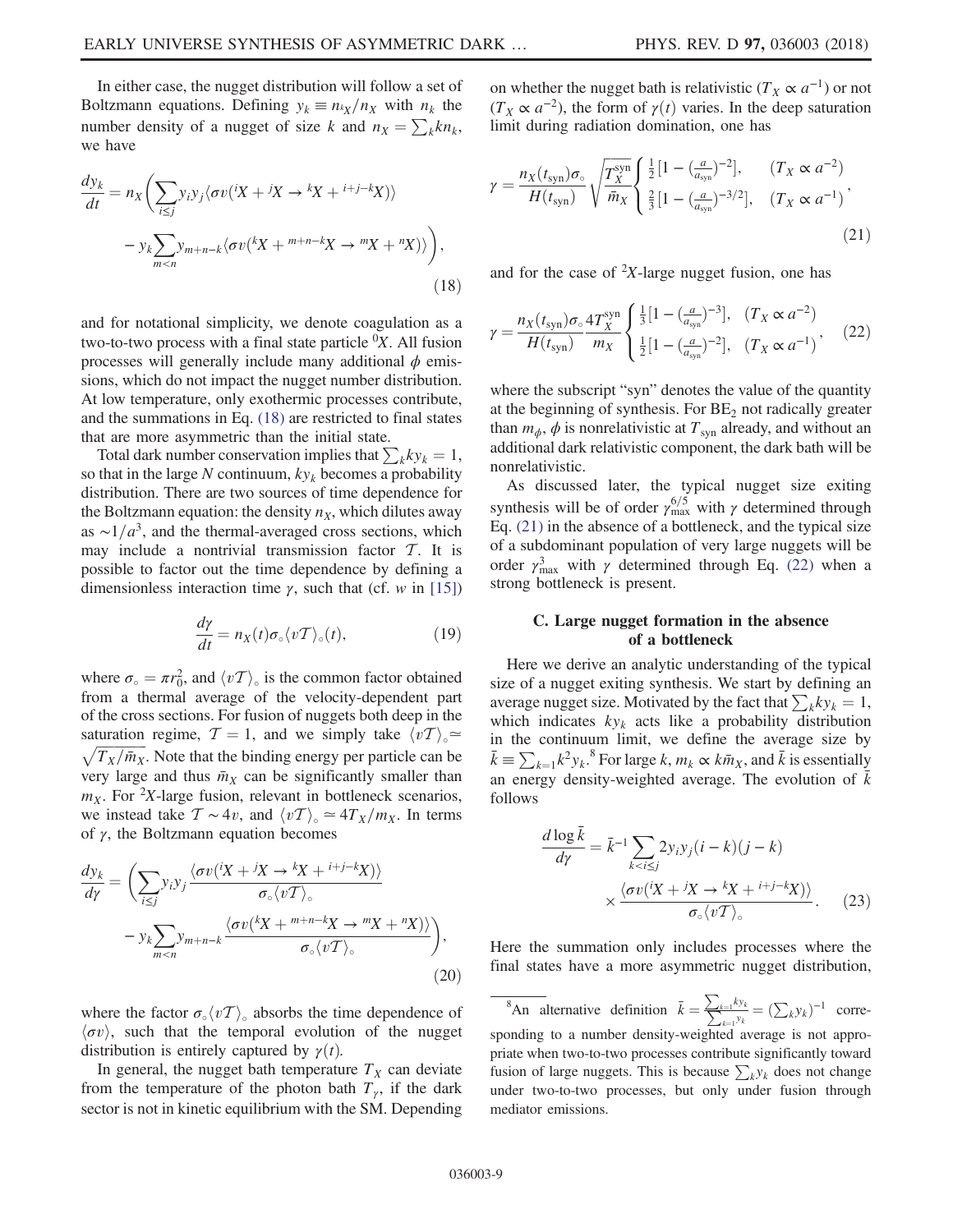<span id="page-9-0"></span>

FIG. 2. Contours of typical nugget number exiting big bang darkleosynthesis,  $\bar{k}_{f0}$  (dashed red line) and typical nugget mass  $\bar{M}_{f0}$  (solid purple) for  $\alpha_{\phi} = 0.03$  (left) and  $\alpha_{\phi} = 0.3$  (right). The temperature of the dark sector is assumed to be roughly  $T_X \approx T_Y$ . The blue shaded region corresponds to  $BE_2 < m_{\phi}$ , where <sup>2</sup>X synthesis will not be efficient [Eq. [\(5\)](#page-3-3)]. The upper  $m_X$  cutoff corresponds to the requirement that the <sup>2</sup>X fusion rate be smaller than Hubble as in Eq. [\(6\)](#page-3-2), and the lower  $m_X$  cutoff corresponds to  $T_{\text{synth}} \lesssim 10 T_{\text{eq}}$  $T_{\text{synth}} \lesssim 10 T_{\text{eq}}$  $T_{\text{synth}} \lesssim 10 T_{\text{eq}}$ . (See Fig. 1.) The various kinks in the contours are results of the change in  $g_*$  as the synthesis temperature passes through the QCD phase transition and neutrino decoupling.

such that  $i + j - k > j \ge i > k$ , implying that  $\bar{k}$  is monotonically increasing.

To proceed further, we take the saturation limit, which will be a good approximation as long as  $\bar{k} \gtrsim N_{\text{sat}}$ . Consider the most dominant contributions in Eq. [\(23\)](#page-8-3), which comes from fusions of large nuggets with sizes around  $\bar{k}$ , and emissions (mostly) of mediator particles  $\phi$ . This process roughly doubles the size, and leads to an  $\mathcal{O}(1)$  change in  $\log \bar{k}$ . When the time scale for this process to occur exceeds  $\gamma_{\text{max}}$ , synthesis freezes out. Therefore, we approximate Eq. [\(23\)](#page-8-3) by replacing the cross section (summed over  $k$ ) in Eq. [\(23\)](#page-8-3) with the total  $\bar{k} - \bar{k}$  interaction rate, and substitute  $(k - j)(k - i) \sim \bar{k}^2$  and  $\sum_{i,j} y_i y_j \sim 1/\bar{k}^2$ . The freeze-out condition then becomes

$$
\frac{d\log\bar{k}}{d\gamma} \sim \bar{k}^{-1} \frac{\langle \sigma v(\bar{k}X + \bar{k}X \to \sim^{2\bar{k}})X \rangle}{\sigma_{\circ} \langle v\mathcal{T} \rangle_{\circ}} \lesssim \frac{1}{\gamma_{\text{max}}}.
$$
 (24)

In the saturation limit, the cross section for  $k - k$  fusion scales like  $\sigma_{\bar{k}\bar{k}} \sim \sigma_{\circ} \bar{k}^{2/3}$ , with a velocity dependence  $v_{\bar{k}\bar{k}} \sim v_{\circ} \bar{k}^{-1/2}$ . (The transmission factor is  $\mathcal{T} = 1$  in this limit). Then estting  $(zv/\bar{k}v + \bar{k}v + z^2\bar{k})v = z + \bar{k}^{1/6}$  the limit.) Then, setting  $\langle \sigma v (kX + kX - \gamma^{2k}X) \rangle = \sigma_{\circ} v_{\circ} k^{1/6}$ , the typical nugget size at the end of synthesis is typical nugget size at the end of synthesis is

$$
\bar{k}_{\text{fo}} \sim (\gamma_{\text{max}})^{6/5},\tag{25}
$$

with  $\gamma_{\text{max}}$  given by Eq. [\(21\)](#page-8-1) when  $a_{\text{syn}}/a \rightarrow 0$ , and the typical nugget mass is  $\overline{M}_{\text{fo}} \sim \overline{k}_{\text{fo}} \overline{m}_X$ . Explicitly,

$$
\gamma_{\text{max}} \approx 10^6 \sqrt{\frac{g_{*S}^{\text{syn}}}{g_{*}^{\text{syn}}}} \sqrt{\frac{g_{*S}^{\text{syn}}}{10}} \frac{T_{\gamma}^{\text{syn}}}{T_{X}^{\text{syn}}}\left(\frac{T_{X}^{\text{syn}}}{BE_2/28}\right)^{3/2} \left(\frac{r_0 m_X}{23}\right)^2
$$

$$
\times \left(\frac{10 \text{ GeV}}{m_X}\right)^2 \left(\frac{400BE_2}{m_X}\right)^{\frac{3}{2}} \left(\frac{m_X}{10 \bar{m}_X}\right)^{3/2},\tag{26}
$$

where fiducial values correspond roughly to the parameters  $\alpha_{\phi} = 0.1$ ,  $m_X = 10 \text{ GeV}$  and  $m_{\phi} = 10 \text{ MeV}$ .

In Fig. [2](#page-9-0) we show contours of constant  $\bar{k}_{\text{fo}}$  and  $\bar{M}_{\text{fo}}$ /GeV assuming saturation values for  $r_0$  and  $\bar{m}_X$  as described in [\[4\]](#page-14-2) and summarized in Sec. [II B,](#page-2-2) as a function of  $m<sub>X</sub>$  and  $m<sub>\phi</sub>$ , with two choices of fixed  $\alpha_{\phi}$ . We have taken  $T_{\gamma}^{\text{syn}} = T_{X}^{\text{syn}}$ , with  $T_X^{\text{syn}}$  estimated as described in Sec. [III B,](#page-3-5) and we have included the contribution of  $\phi$  to  $g_*$  when relevant.<sup>9</sup> The  $m_X$ range shown is that which satisfies the synthesis condition Eq. [\(6\)](#page-3-2) and the condition  $T_X^{\text{syn}} > 10T_{\text{eq}}$ . The shaded region at smaller  $m_X/m_\phi$  does not satisfy the synthesis condition in Eq. [\(5\).](#page-3-3) We chose the lower cutoff for  $m_{\phi}$  according to  $\sqrt{m_{\phi}m_X} \gtrsim 10^{-8}$  GeV. For smaller values of  $\sqrt{m_{\phi}m_X}$ , as discussed in Sec. [III B,](#page-3-5) if the SM and DM sectors are kinetically decoupled and the thermal DM sector does not contain additional light degrees of freedom, the dark sector temperature could increase by an order of magnitude or more during synthesis, which would increase the estimate by a similar factor.

In Fig. [2,](#page-9-0) we can see that  $\bar{k}_{\text{fo}}$  and  $\bar{M}_{\text{fo}}$  depend much more strongly on  $m_{\phi}$  and  $\alpha_{\phi}$  than on  $m_{X}$ . Using  $BE_{2} = \alpha_{\phi}^{2} m_{X}/4$ and the estimates Eq. [\(3\)](#page-2-0), modulo the very weak

<sup>&</sup>lt;sup>9</sup>As discussed in Sec. [III B,](#page-3-5) depending on details of the cosmology, we expect  $T_{\gamma}^{\text{syn}} = T_X^{\text{syn}}$  to within a factor of a few, depending on the decoupling time of the two sectors. depending on the decoupling time of the two sectors.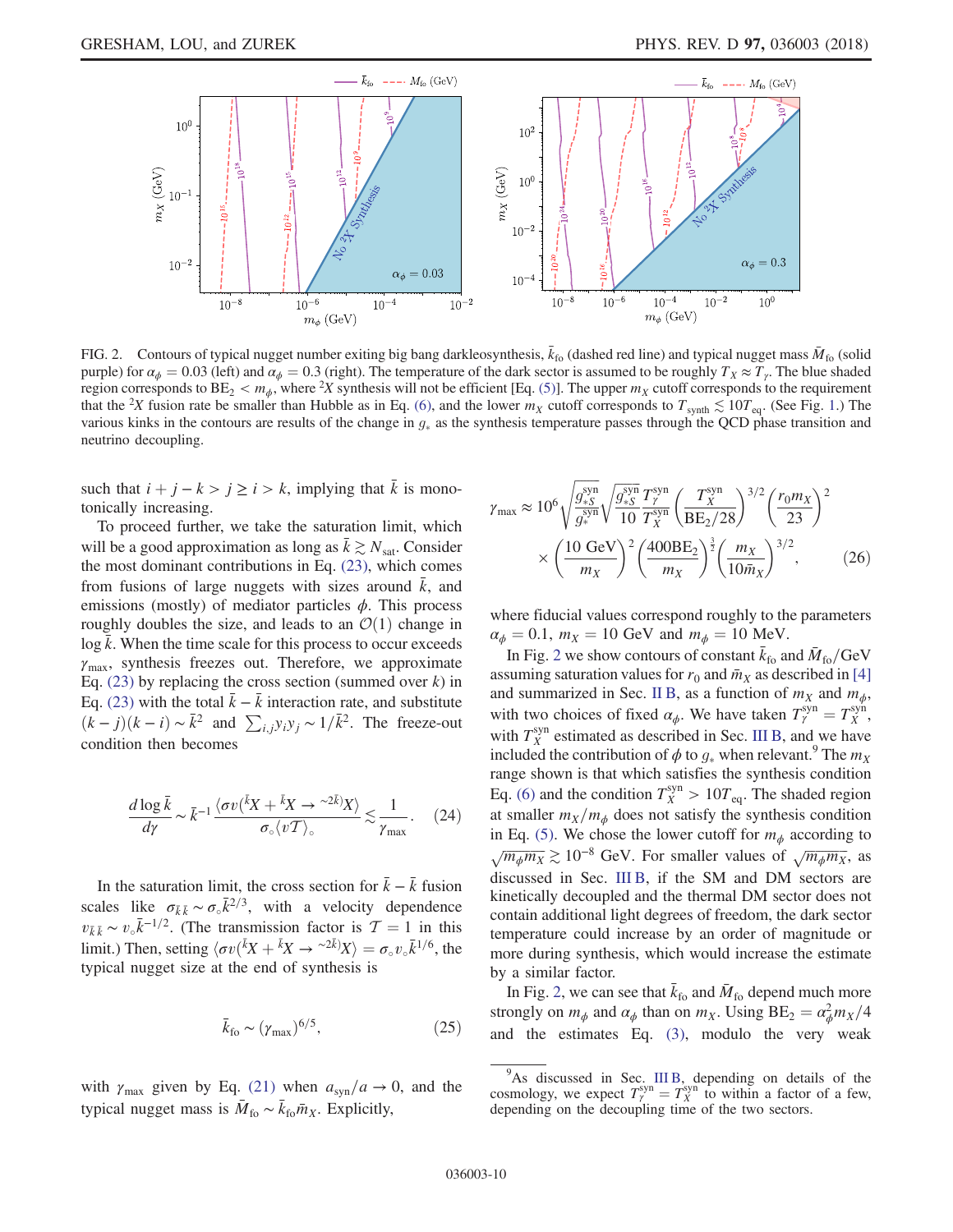dependence of  $g_*$  and  $BE_2/T_X^{syn}$  on model parameters, we find that the typical nugget number  $\bar{k}_{\text{fo}}$  and mass  $\bar{M}_{\text{fo}}$ scale as

$$
\bar{k}_{\text{fo}} \propto \alpha_{\phi}^{93/20} m_{X}^{-3/10} m_{\phi}^{-21/10} \quad \text{and} \quad \bar{M}_{\text{fo}} \propto \alpha_{\phi}^{22/5} m_{X}^{1/5} m_{\phi}^{-8/5}.
$$
\n(27)

This scaling is reflected in the plot. For example, it is worth noting that  $\bar{k}_{\text{fo}}$  grows slightly more rapidly with decreasing  $m_{\phi}$  than does  $\bar{M}_{\text{fo}}$ . This is entirely due to the increase of binding energy per particle with decreasing  $m<sub>φ</sub>$ .

Recall that our estimate is valid only when  $\bar{k}_{\text{fo}} > N_{\text{sat}}$ since we have used the saturation cross section and binding energy in our freeze-out estimate. In the strong binding limit,

$$
N_{\rm sat} \equiv (m_{\phi} r_0)^{-3} \approx \alpha_{\phi}^{-3/4} \left(\frac{m_X}{m_{\phi}}\right)^{3/2}.
$$
 (28)

Thus since  $\bar{k}_{\text{fo}}$  scales more strongly with  $m_{\phi}^{-1}$ , for fixed  $\alpha_{\phi}$  and  $m_X$ , the approximation becomes better as  $m_{\phi}$ decreases. Numerically, we find that for  $\alpha_{\phi} \lesssim 0.1$ , the self-consistency condition for applying the saturation limit  $\bar{k}_{\text{fo}} > N_{\text{sat}}$  is always satisfied whenever the synthesis conditions are met. In Fig. [2](#page-9-0), where the region with  $\bar{k}_{\text{fo}} < N_{\text{sat}}$  for  $\alpha_{\phi} = 0.3$  is shaded red, we see that even for larger  $\alpha$ , the estimate is involid only in a small region of for larger  $\alpha_{\phi}$  the estimate is invalid only in a small region of parameter space.

## <span id="page-10-2"></span>D. Nugget distribution function in the absence of a bottleneck

So far we have focused on order of magnitude analytic estimates. Here we support and complement our estimates with a full semianalytic analysis of the Boltzmann equations in Eq. [\(20\)](#page-8-4), complemented with numerical calculations. As before, we only consider coagulation and two-to-two processes. However, much of the analysis carries over when higher order processes are included, as long as they stay homogeneous with the same weight as we will discuss. It is useful to rewrite the infinite set of differential equations in Eq. [\(20\)](#page-8-4) by introducing a kernel,  $K(i, j, k),$ 

$$
K(i, j, k) = \frac{\langle \sigma v(iX + iX \to {}^{k}X + {}^{i+j-k}X) \rangle}{\sigma_{\circ} \langle vT \rangle_{\circ}}
$$
 (29)

<span id="page-10-0"></span>so that the Boltzmann equation, Eq. [\(18\),](#page-8-0) becomes

$$
\frac{dy_k}{d\gamma} = \left[\sum_{i \le j} y_i y_j K(i, j, k) - \sum_{k+l < 2m} y_k y_l K(k, l, m)\right].\tag{30}
$$

Analogous equations have been considered in the statistical and mathematical physics literature (see Ref. [\[16\]](#page-15-8) for a pedagogical introduction), and when  $K(i, j, k) \propto \delta_{i+j,k}$ , Eq. [\(30\)](#page-10-0) is known as the Smoluchowski equation for coagulation [\[17\].](#page-15-9) Here we consider the saturation limit and utilize the CN-like picture for two-to-two processes, such that the kernel scales simply as

<span id="page-10-1"></span>
$$
K(i, j, k) = \sqrt{\frac{1}{i} + \frac{1}{j}} \left( i^{\frac{1}{3}} + j^{\frac{1}{3}} \right)^2 \frac{\Gamma_k}{\Gamma},
$$
 (31)

where  $\Gamma_k$  is proportional to the partial width of a compound state  $i + j$  transitioning into a final state  $k + (i + j - k)$ , the squared factor characterizes the scaling of the geometric cross section, and the square root factor characterizes the relative speed. A similar kernel was considered in [\[7\]](#page-15-0), but with  $\Gamma_k = \delta_{i+j,k}$ , corresponding to the case of coagulation  $[17]$ .<sup>10</sup> There are generally no closed form solutions even for a simplified choice of fusion kernel [\[16\],](#page-15-8) and given that k and the total interaction time  $\gamma_{\text{max}}$  are typically very large, numerical calculations quickly become intractable. Fortunately, as similarly discussed in [\[7\],](#page-15-0) when the kernel is homogeneous  $K(i, j, k) = \lambda^{-\alpha} K(\lambda i, \lambda j, \lambda k)$ , scaling solutions exist, which allow for extrapolation of numerical results for small  $\gamma$  to large  $\gamma \sim \gamma_{\text{max}}$ . In the saturation limit, the total inelastic cross section is already homogeneous with degree  $1/6$ . Then a scaling solution is valid as long as  $\Gamma_k$  in Eq. [\(31\)](#page-10-1) is also homogeneous, which we will assume for now. It is important to note that the kernel, Eq. [\(31\),](#page-10-1) applies only when large saturated nuggets dominate the dark matter density; for fusion involving at least one unsaturated nugget, the form of the kernel will change, and for the most general fusion interactions, one cannot even define a time-independent kernel. We will check that our results are self-consistent in that the vast majority of nuggets exiting synthesis are above the saturation size, where the kernel we use does apply.

We will now derive the scaling solution, following [\[16\]](#page-15-8) in spirit. In the large  $k$  limit, nugget indices may be treated as continuous variables. Consider the ansatz  $y_k(\gamma) = s^2 f(ks)$ , where  $s(\gamma)$  is some function of  $\gamma$  that is to be determined. Substituting the ansatz into Eq. [\(30\)](#page-10-0) and replacing summation with integration in the continuum limit, we have

<sup>&</sup>lt;sup>10</sup>Specifically, Ref. [\[7\]](#page-15-0) used  $K(i, j) = (i^{-1/2} + j^{-1/2})(i^{2/3} + j^{2/3})$  match with existing mathematical literature on the coagulation to match with existing mathematical literature on the coagulation equations. However, as we explicitly show, it is not necessary to choose such a kernel for the scaling solution to apply. Therefore, we use the more physical kernel that properly characterizes the total geometric cross section and relative velocity.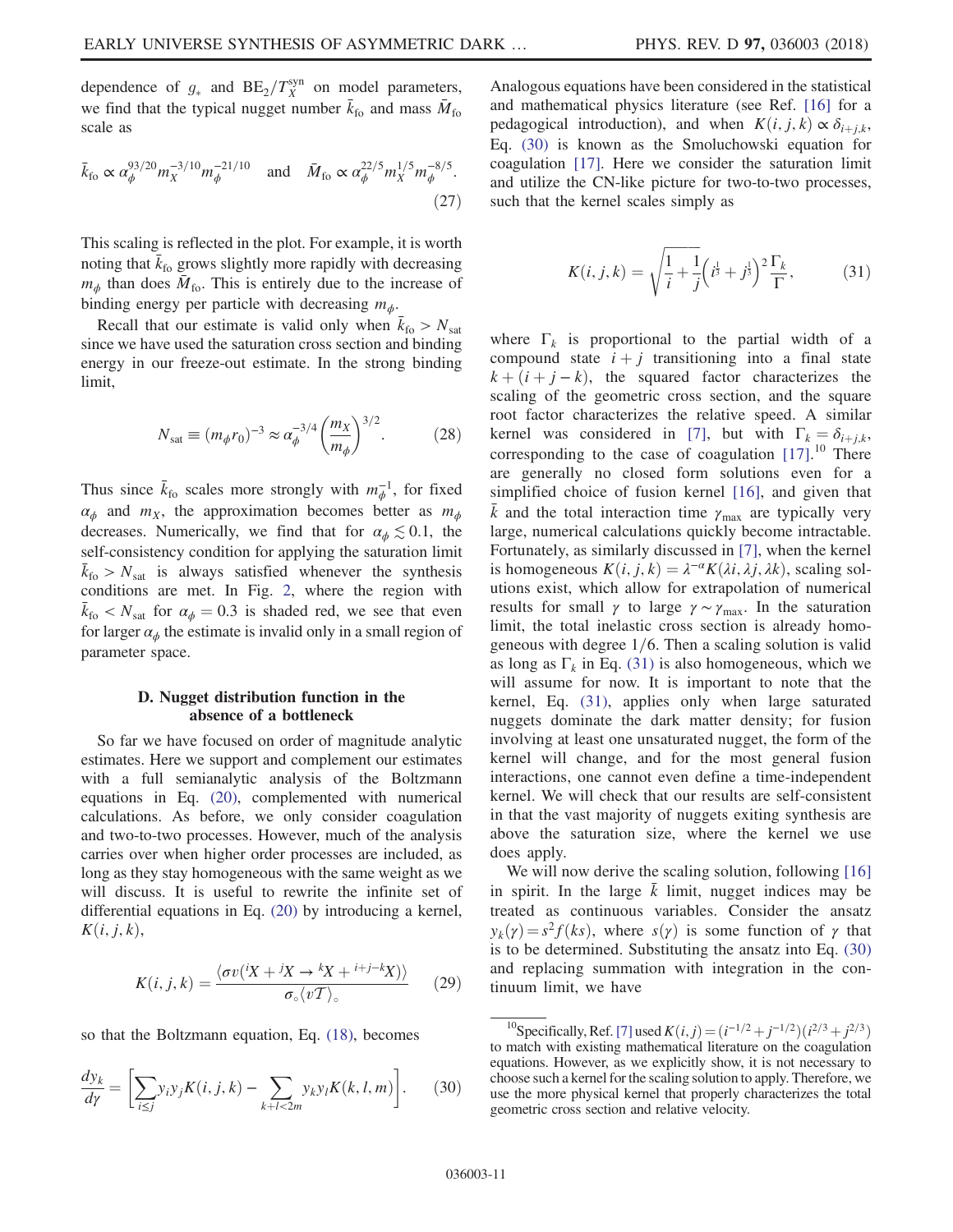$$
\dot{s}s[(ks)f'(ks) + 2f(ks)]
$$
  
=  $s^{2-\alpha} \Biggl[ \iint d(is)d(is)K(is,js,ks)f(is)f(is)$   
- 
$$
\iint d(ls)d(ms)K(ks, ls, ms)f(ks)f(ls) \Biggr],
$$
 (32)

where we have used the homogeneity property of  $K$  to change the integration variable. We have not explicitly included the integration bounds, which do not affect the derivation as long as they are linear functions of the integration variables. One sees that for  $s = c\gamma^{1/\alpha}$ , the γ dependence drops out entirely, and one is left with an integro-differential equation for  $f(x)$ , given by

<span id="page-11-0"></span>
$$
xf'(x) + 2f(x) = ac^{-\alpha} \left[ \iint dy dz K(y, z, x) f(y) f(z) - \iint dy dz K(x, y, z) f(x) f(y) \right].
$$
 (33)

For nugget fusion, we will consider  $K$  with homogeneous weight  $\alpha = -5/6$ , and hence  $s \sim \gamma^{-6/5}$ . Equation [\(33\)](#page-11-0) in general is still very difficult to solve even numerically. However, it is known that the nugget distribution generally approaches the scaling solution very quickly independent of the initial condition (see [\[16\]](#page-15-8)). Therefore, it is possible to numerically integrate Eq. [\(30\)](#page-10-0) by truncating the differential equation at finite nugget number, and then extract the scaling function  $f(x)$  by testing that the solutions  $y_k(y)$ have converged to a scaling limit.

<span id="page-11-2"></span>It is illuminating to revisit our earlier discussion of typical nugget size  $\bar{k}$  in Sec. [IV C](#page-8-5) in light of the scaling solution. In the scaling limit,  $\bar{k} = s^{-1} \int dx x^2 f(x)$ . Given<br>that there is freedom to choose  $f(x)$  by rescaling s, we may that there is freedom to choose  $f(x)$  by rescaling s, we may set  $\bar{k} = s^{-1}$ . Then the scaling limit simply becomes

$$
k^2 y_k(\gamma) \to \frac{k^2}{\bar{k}^2} f\left(\frac{k}{\bar{k}}\right). \tag{34}
$$

In the scaling limit,  $k^2 y_k$  maintains the same shape, centered on  $\bar{k}$ , with a scaling behavior  $\bar{k} \sim \gamma^{6/5}$ , verifying our earlier estimate.

For our numerical study, we consider three separate homogeneous  $\Gamma_k$  for the kernel  $K(i, j, k)$ . The three branching ratio forms we consider correspond to

- (i) Coagulation: Where  $\Gamma_{i,j\to k} \sim \delta_{i+j,k}$
- 
- (ii) Uniform:  $\Gamma_{ij \to kl} \sim \theta(|k l| |i j|)$ .<br>(iii) Energy scaling:  $\Gamma_{ij \to kl} \sim Q_{ij \to kl}^2 \sigma_{k+l}$ , where the heat release  $Q_{ij \to kl}$  is proportional to the change in total surface area for a given reaction. Specifically,  $\Gamma(i + j \rightarrow k + l) \sim [(\vec{i}^3 + \vec{j}^3) - (\vec{k}^3 + \vec{l}^3)]^2 (\vec{k}^{\frac{1}{3}} + \vec{l}^{\frac{1}{3}})^2$ ,<br>which roughly cantures the increase in phase space which roughly captures the increase in phase space as the reaction becomes more exothermic.

Coagulation dominates when (a) the compound nucleus model applies, (b) the difference between the binding energy per particle of very large and very small nuggets is greater than the mediator mass, and (c) the excited nucleus temperature is small [see Eq. [\(17\)](#page-7-0) and surrounding discussion]. In Sec. [IVA](#page-6-2) we argued that the compound nucleus model should apply except possibly when the impact parameter is comparable to the nugget radii—i.e. for grazing collisions. While points (b) and (c) are valid for the parameter ranges we consider, it is useful to have a sense for what might change in models where they do not hold. Therefore we consider potential corrections to the coagulation-only picture by analyzing two other reasonable choices for the branching ratios where our scaling solution still applies.

Starting with the initial condition  $y_i(0) = \delta_{i0}$ , Fig. [3](#page-11-1) shows  $k^2y_k(\gamma)$  as a function of nugget number k and a specific nugget branching fraction as a function of interaction time  $\gamma$ . In the continuum limit,  $k^2 y_k(\gamma)$  is interpreted as the differential nugget probability distribution,  $dp(k)/d \log k$ , or the

<span id="page-11-1"></span>

FIG. 3. Nugget distribution function at different interaction time  $\gamma$  (right) and specific number fraction as a function of  $\gamma$ . Here, the different line style depicts different assumptions for the branching ratio, with the solid/dashed/dotted lines corresponding to the energyscaling/uniform/coagulation branching ratio assumption as described in the main text.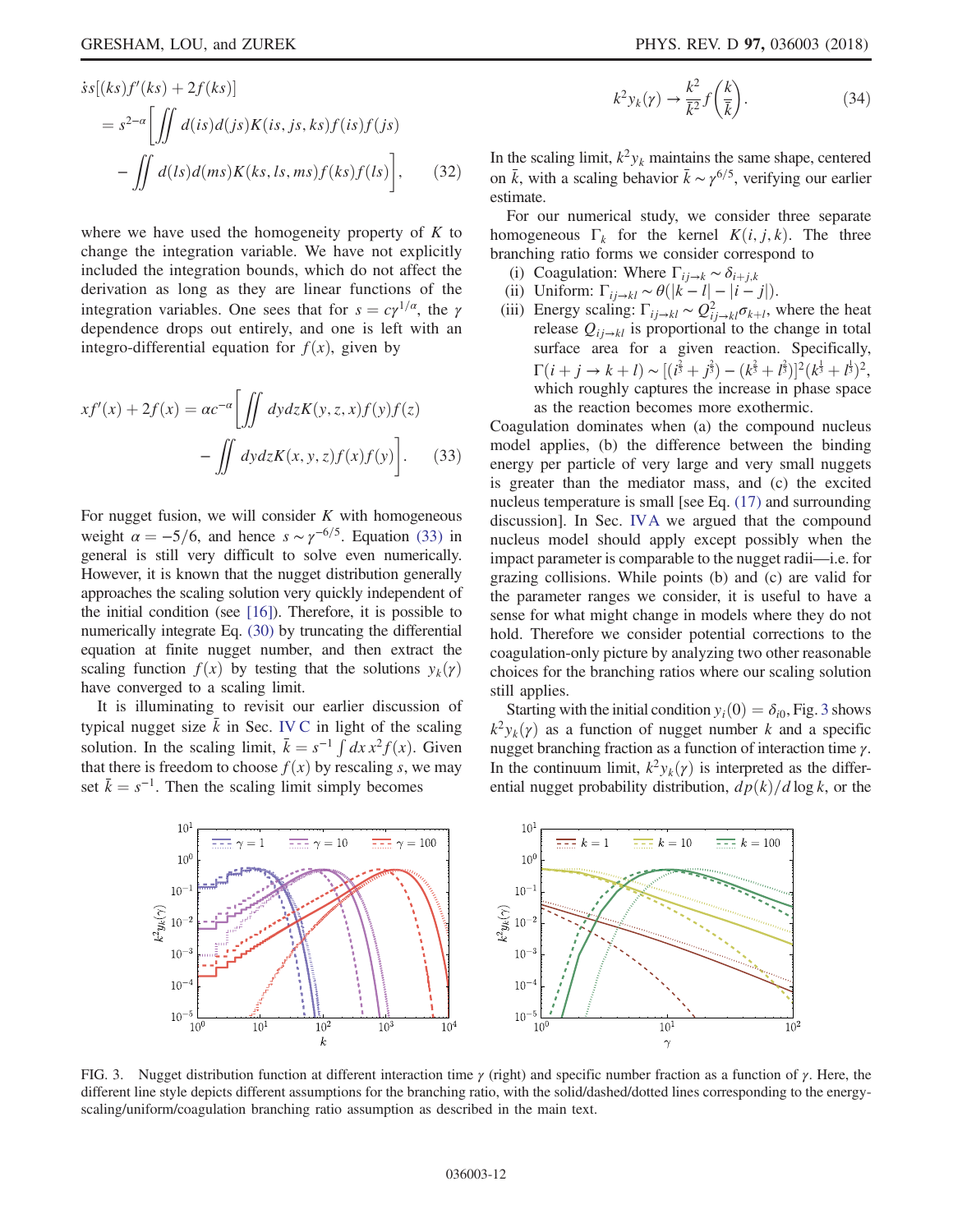<span id="page-12-0"></span>

FIG. 4. Left: Nugget mass functions  $k^2y_k(y)$  for different  $\gamma$  and kernel assumptions. The different colors, red/purple/blue, show the mass functions for the fusion/energy scaling/uniform assumptions for the kernel respectively. The solid/dashed/dotted lines show the curves for  $\gamma = 10$ , 20, 100 respectively. All lines with the same color are seen to converge to a common function  $s^2f(s)$  according to Eq. [\(34\).](#page-11-2) The blue (uniform) and purple (energy scaling) curves converge to the same function approximately. Right: The extracted differential nugget density exiting synthesis for  $\overline{M}_{\text{fo}} = 10^9$  GeV [the distribution is proportional to  $s\overline{f}(s)$ ]. A different  $\overline{M}_{\text{fo}}$  simply shifts the x-axis logarithmically while maintaining the shape of the differential distribution.

fraction of the nugget number shared by nuggets centered on  $k$ within a unit bin in  $log k$ . We see that the nugget distributions very quickly become dominated by large  $k$  even at small interaction time  $\gamma = 100$ . Differences in the branching ratios do not significantly alter the behavior, although a flatter branching ratio tends to enhance the nugget distribution at small  $k$ .

Figure [4](#page-12-0) shows the extracted mass function at different interaction time  $\gamma \in \{10, 20, 100\}$ , in dotted/dashed/solid line for the different branching ratio assumptions. One already sees a convergence to a universal function. At smaller nugget number, the mass functions are significantly broader for branching ratios that include two-to-two processes. However, the difference between the uniform and energy scaling branching ratios are small.

#### <span id="page-12-1"></span>E. Large nugget formation in the presence of bottleneck: Nugget capture

In this section we consider nugget synthesis in the presence of a bottleneck. As discussed in Sec. [IV E](#page-12-1), we expect the nugget distributions to be impacted significantly only when both  ${}^{3}X$  and  ${}^{4}X$  are unstable. In this case, the two-to-two fusion processes are halted until larger nuggets  $({}^5X$  or  ${}^6X$ ) are formed through other processes. For instance,  ${}^{6}X$  can be produced via rare three- ${}^{2}X$  fusions, where a shortlived state <sup>4</sup>X may exist, permitting the reaction  ${}^4X + {}^2X \rightarrow {}^6Y + {}^0Y$  to proceed before the <sup>4</sup>X decays. This is analogous  ${}^{6}X + {}^{0}X$  to proceed before the <sup>4</sup>X decays. This is analogous to  $3 \times 12$ C through the <sup>8</sup>Be resonance. In this case, the to 3<sup>4</sup>He  $\rightarrow$  <sup>12</sup>C through the <sup>8</sup>Be resonance. In this case, the  $6X$  now functions as a nucleation site, capturing nearby  $2X$ .

In the limit that the nucleation sites are sparse, the process  ${}^N X + {}^2 X \rightarrow {}^{N+2} X$  with  $\phi$  emissions dominates.<br>Considering only this coagulation process for large k Considering only this coagulation process, for large  $k$ , the Boltzmann equation in Eq. [\(20\)](#page-8-4) becomes

$$
\frac{dy_k}{d\gamma} = y_2 \left( y_{k-2} \frac{\langle \sigma v^{(k-2)} + 2X \to {^k}X \rangle \rangle}{\sigma_{\circ} \langle v \mathcal{T} \rangle_{\circ}} - y_k \frac{\langle \sigma v^{(k)} + 2X \to {^{k+2}}X \rangle \rangle}{\sigma_{\circ} \langle v \mathcal{T} \rangle_{\circ}} \right). \tag{35}
$$

<span id="page-12-2"></span>Working in the saturation limit, and taking the large  $k$ continuum limit, the cross sections will scale as  $\langle \sigma v (kX + 2X \to k+2X) \rangle \simeq \sigma_{\circ} \langle v \mathcal{T} \rangle_{\circ} k^{\frac{2}{3}}$ , and we have

$$
\frac{\partial}{\partial \gamma}(k^{\frac{2}{3}}y_k) = -\xi \frac{\partial}{\partial k^{\frac{1}{3}}}(k^{\frac{2}{3}}y_k),\tag{36}
$$

where  $\xi = 2y_2/3$  is approximately constant. Analytically, Eq. [\(36\)](#page-12-2) is a simple linear wave equation describing a distribution moving forward in  $k^{\frac{1}{3}}$ -space with speed  $\xi$ . This implies that, for nucleation site populations with roughly the same size  $k$ , the distribution will remain peaked in  $k^{\frac{1}{3}}$ -space at later times. Inclusions of large-large interactions will change the shape of the distributions, but should remain subdominant as long as the nucleation sites remain sparse. The average nugget size for the nucleation sites exiting synthesis can then be approximated by

$$
\bar{k}_{\text{fo}} \sim (\xi \gamma_{\text{max}})^3 \tag{37}
$$

with  $\gamma_{\text{max}}$  given by Eq. [\(22\)](#page-8-2). Explicitly,

$$
\gamma_{\text{max}} \approx 4 \times 10^4 \sqrt{\frac{g_{*S}^{\text{syn}}}{g_*^{\text{syn}}}} \sqrt{\frac{g_{*S}^{\text{syn}}}{10}} \frac{T_{\gamma}^{\text{syn}}}{T_{X}^{\text{syn}}} \left(\frac{T_{X}^{\text{syn}}}{BE_2/28}\right)^2 \left(\frac{r_0 m_X}{23}\right)^2 \times \left(\frac{10 \text{ GeV}}{m_X}\right)^2 \left(\frac{400BE_2}{m_X}\right)^2 \left(\frac{m_X}{10 \bar{m}_X}\right)^2, \tag{38}
$$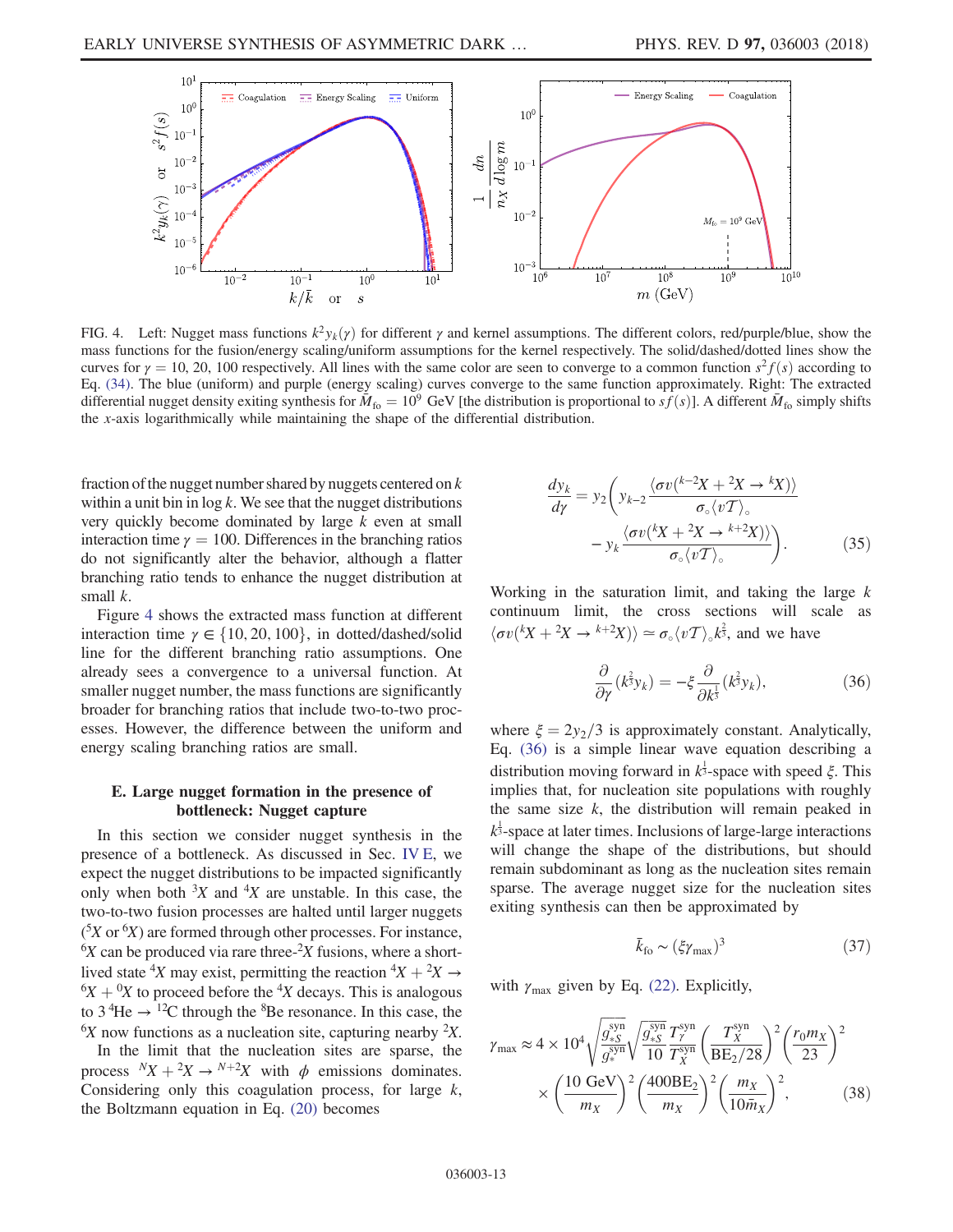where fiducial values correspond roughly to the benchmark parameters  $\alpha_{\phi} = 0.1$ ,  $m_X = 10$  GeV,  $m_{\phi} = 10$  MeV.

The wave equation description breaks down when  ${}^{2}X$ starts to be depleted, which happens when the fractional DM number contained in the nucleation sites becomes  $\mathcal{O}(1)$ . If we assume that the probability of a single  ${}^2X$ <br>squeezing through the bottleneck at the beginning of squeezing through the bottleneck at the beginning of synthesis is  $2p$ , then the number density of the nucleation sites will be  $pn_x$ . The nucleation sites will evolve linearly until the fractional DM number in nucleation sites,  $p(\xi \gamma)^3$ , is roughly 1/2, at the transition interaction time

$$
\gamma_{\text{trans}} \gtrsim \frac{1}{\xi} \frac{1}{\sqrt{3}2p}.
$$
 (39)

At this point, the average nucleation size will be  $k \sim 1/(2p)$ . Beyond this point, the <sup>2</sup>X distribution is expected to rapidly become depleted and the subdomiexpected to rapidly become depleted, and the subdominant large-large fusion will become significant. If  $\gamma_{\text{trans}}^3 < \gamma_{\text{max}}^{6/5}$ , the discussion in Sec. [IV C](#page-8-5) will then apply once again, with a scaling law  $\bar{k} \sim \gamma^{5/6}$ .

Figure [5](#page-13-0) shows the nugget sizes and masses for the nucleation sites exiting synthesis. We have assumed that  $p$ is small enough that the  ${}^{2}X$  population always dominates. Compared to Fig. [2](#page-9-0), the final nugget number and masses are significantly larger due to  $\gamma_{\text{max}}^3$  scaling. This is expected as the fusion rate is controlled by the  $2X$  densities which remain relatively large. One may be concerned that the local  $2X$  density within a Hubble volume of a nugget may be depleted before  $\gamma_{\text{max}}$  is reached, which would render our calculation invalid. Such a requirement will impose a lower bound on  $p \gtrsim H^3/n_X \sim \frac{\bar{m}_X}{\text{GeV}} \frac{T^3}{\eta m_{\text{Pl}}^3}$ , which is negligibly small when the temperature is of order GeV or smaller.

### F. Nugget distribution and bottlenecks

Here we present a numerical investigation of the effects of bottlenecks on the nugget distribution. In Sec. [IV E](#page-12-1) we argued that a significant bottleneck might occur due to  ${}^{3}X$ and  $4X$  both being unstable, while isolated unstable nuggets do not cause significant changes in the nugget distributions.

In order to simulate nugget evolution in this situation, we follow the same setup in Sec. [IV D](#page-10-2), and use the cross sections in Eq. [\(31\)](#page-10-1). Though Eq. (31) is modeled on largelarge fusion, the velocity dependence approaches a constant for small-large fusions and describes the bottleneck scenario well. The large-large fusion cross section is not fully captured by the kernel, as its temperature dependence is different form the small-large case. However, contributions from large-large interactions are subdominant whenever  $p \ll \sqrt{T_{\text{syn}} \bar{m}_X/m_X^2} \sim \alpha_\phi^{7/8} (m_\phi/m_X)^{1/4} / 10$ , which is relevant for the benchmark cases we have. The Boltzmann equation is truncated at  $k \le 1000$ , such that all branchings into higher k nuggets are fixed to zero. We also utilize the energy scaling branching ratios, though different branching assumptions do not change the quantitative behavior significantly. The initial conditions are chosen such that  $2y_2 = 1 - p$  and  $6y_6 = p$ . To simulate the effects of bottlenecks, we fix  $y_k = 0$  and  $\Gamma_{kl} = 0$  if  ${}^kX$  or  ${}^lX$  is<br>unstable. The left panel of Fig. 6 shows the mass distriunstable. The left panel of Fig. [6](#page-14-5) shows the mass distributions for different choices of  $p$ . We see that in general, the nugget distributions are separated into two distinct populations: the small  ${}^{2}X$  population and large nugget nucleation sites. The distributions for the nucleation sites are strongly peaked, and move forward rapidly as  $\gamma$ increases. The total fraction of DM in the nucleation sites increases as well. Variations in  $p$  simply modify the total nucleation site density. At large  $\gamma$ , one expects the <sup>2</sup>X density to appreciably decrease eventually, although a

<span id="page-13-0"></span>

FIG. 5. Contours of the nugget number,  $k_{\text{fo}}$  (dashed red line), and the typical mass of the nuggets,  $M_{\text{fo}}$  (solid purple) for the large nugget populations exiting darkleosynthesis when a significant bottleneck is present. The coupling is fixed at  $\alpha_{\phi} = 0.03$  (left) and  $\alpha_{\phi} = 0.3$  (right). Similar to Fig. [2](#page-9-0), the blue shaded region corresponds to inefficient <sup>2</sup>X fusion due to small binding energy, and the upper (lower) cutoff for  $m_{\nu}$  corresponds to an <sup>2</sup>X fusion rate always small (lower) cutoff for  $m_X$  corresponds to an <sup>2</sup>X fusion rate always smaller than Hubble and  $T_{\text{synth}} \lesssim 10T_{\text{eq}}$  respectively.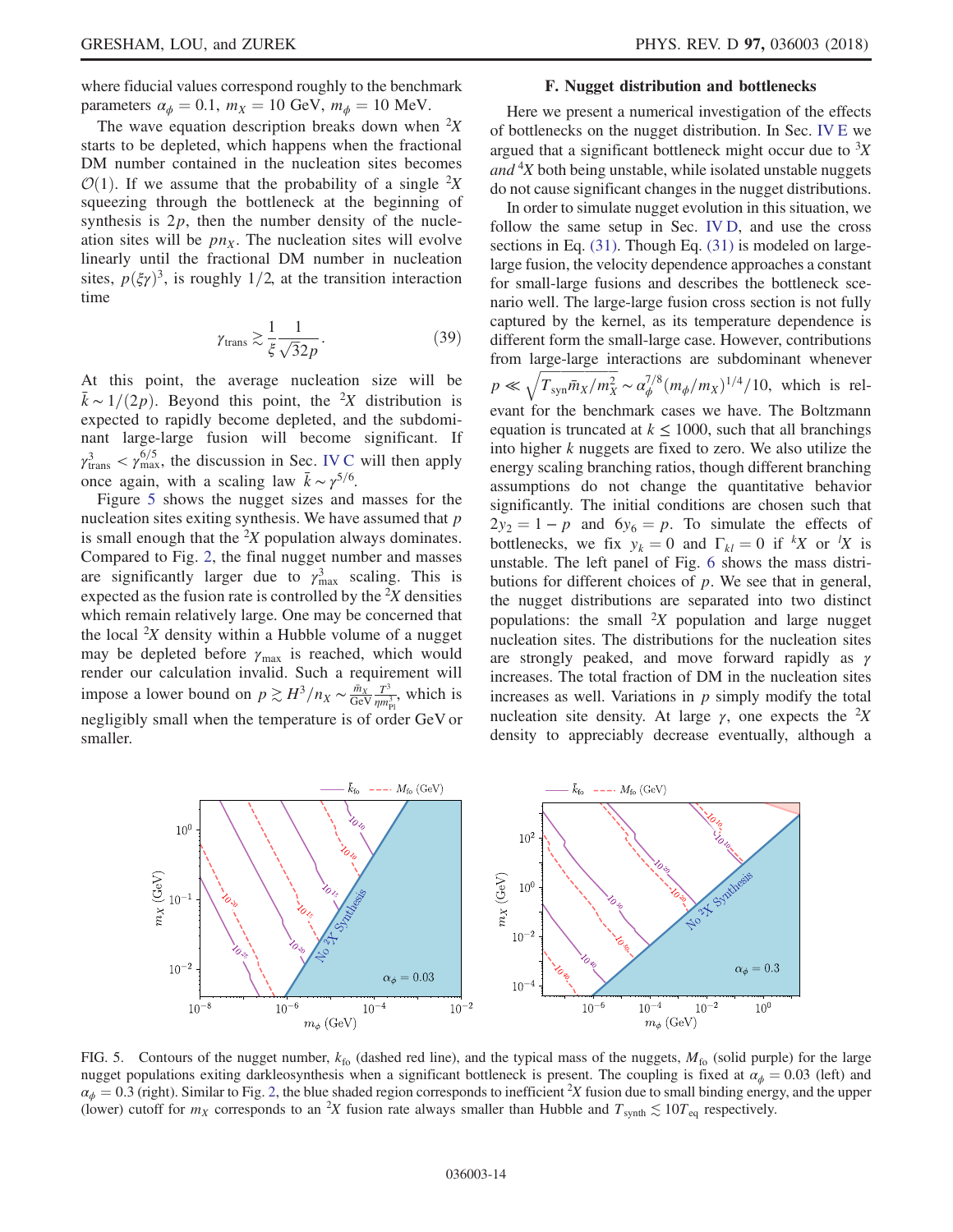<span id="page-14-5"></span>

FIG. 6. Left: Nugget mass function at different interaction time  $\gamma$ , with two bottlenecks at  $k = 3, 4$ . The solid/dashed/dotted curves correspond to p equal to  $10^{-4}/10^{-5}/10^{-6}$  respectively. Right: Nugget mass function for fixed  $p = 10^{-5}$ , with the solid/dashed/dotted curves corresponding to no additional bottleneck; an additional bottleneck at  $k = 9$ ; and an additional bottleneck at  $k = 9$ , 10. The solid and dashed lines are indistinguishable at  $\gamma = 2$ , 10, while for the dotted line only a very small population extends beyond the  $k = 8$  bin.

numerical confirmation is impractical, as it requires including exponentially more terms in the Boltzmann equations.

The right of Fig. [6](#page-14-5) also shows a comparison of different nugget functions when including extra bottlenecks at  $k = 9$ for the dashed line (and also 10 for the dotted line), while fixing  $p = 10^{-5}$ . With only one extra bottleneck at  $k = 9$ , the mass functions quickly move beyond the bottleneck and become indistinguishable from the ones without the  $k = 9$ bottleneck. While for the case with two bottlenecks at  $k = 9$ , 10, no larger nuggets are produced beyond  $k = 8$ . This confirms our expectations, where isolated bottlenecks do not change the nugget distribution while multiple consecutive bottlenecks can bring fusion processes to a halt.

#### V. CONCLUSIONS

We have studied the early Universe synthesis of manyparticle bound states of ADM, or nuggets. We focused on a minimal model with  $spin-1/2$  asymmetric dark matter interacting through a scalar mediator; the scalar is solely responsible for binding the nuggets and determines the dynamics of fusion in both the initial and final stages of synthesis. We unified the treatment of synthesis with a quantitative calculation, in our companion paper [\[4\],](#page-14-2) of the properties of the large bound states, utilizing effective field theory tools developed in nuclear physics. Within our model, the typical nugget size exiting early Universe synthesis can be many orders of magnitude larger than has been estimated in previous treatments of many-particle bound states of dark matter. We derived a nugget mass function, describing the dark matter energy distribution in nuggets of different sizes, from the Boltzmann equation. We argued that within the minimal model fusion occurs primarily through radiation of mediators, and showed that in this case the mass function is peaked within a couple of generations in size about the typical size, confirming the findings in [\[7\].](#page-15-0) We found that inclusion of the analog of baryon-number-transfer nuclear fusion reactions in addition to radiative fusion reactions generates a broader nugget distribution.

With a quantitatively derived nugget mass function exiting early Universe synthesis, we are now in a position to study the late Universe cosmology of ADM nuggets. This is the subject of our next investigation.

# ACKNOWLEDGMENTS

We thank Dorota Grabowska, Tom Melia, Mark Wise, and Yue Zhang for comments on the draft and Martin Savage for discussions. H. L. and K. Z. are supported by the DoE under Contract No. DE-AC02-05CH11231. H. L. is also supported by NSF Grant No. PHY-1316783. M. G. is supported by the Murdock Charitable Trust.

- <span id="page-14-0"></span>[1] K. Petraki and R. R. Volkas, [Int. J. Mod. Phys. A](https://doi.org/10.1142/S0217751X13300287) A28, [1330028 \(2013\).](https://doi.org/10.1142/S0217751X13300287)
- [2] K. M. Zurek, Phys. Rep. **537**[, 91 \(2014\)](https://doi.org/10.1016/j.physrep.2013.12.001).
- <span id="page-14-1"></span>[3] M. B. Wise and Y. Zhang, Phys. Rev. D 90[, 055030 \(2014\)](https://doi.org/10.1103/PhysRevD.90.055030); 91[, 039907\(E\) \(2015\).](https://doi.org/10.1103/PhysRevD.91.039907)
- <span id="page-14-2"></span>[4] M. I. Gresham, H. K. Lou, and K. M. Zurek, [Phys. Rev. D](https://doi.org/10.1103/PhysRevD.96.096012) 96[, 096012 \(2017\).](https://doi.org/10.1103/PhysRevD.96.096012)
- <span id="page-14-3"></span>[5] M. I. Gresham, H. K. Lou, and K. M. Zurek (to be published).
- <span id="page-14-4"></span>[6] M. B. Wise and Y. Zhang, [J. High Energy Phys. 02 \(2015\)](https://doi.org/10.1007/JHEP02(2015)023) [023;](https://doi.org/10.1007/JHEP02(2015)023) [10 \(2015\) 165\(E\).](https://doi.org/10.1007/JHEP10(2015)165)